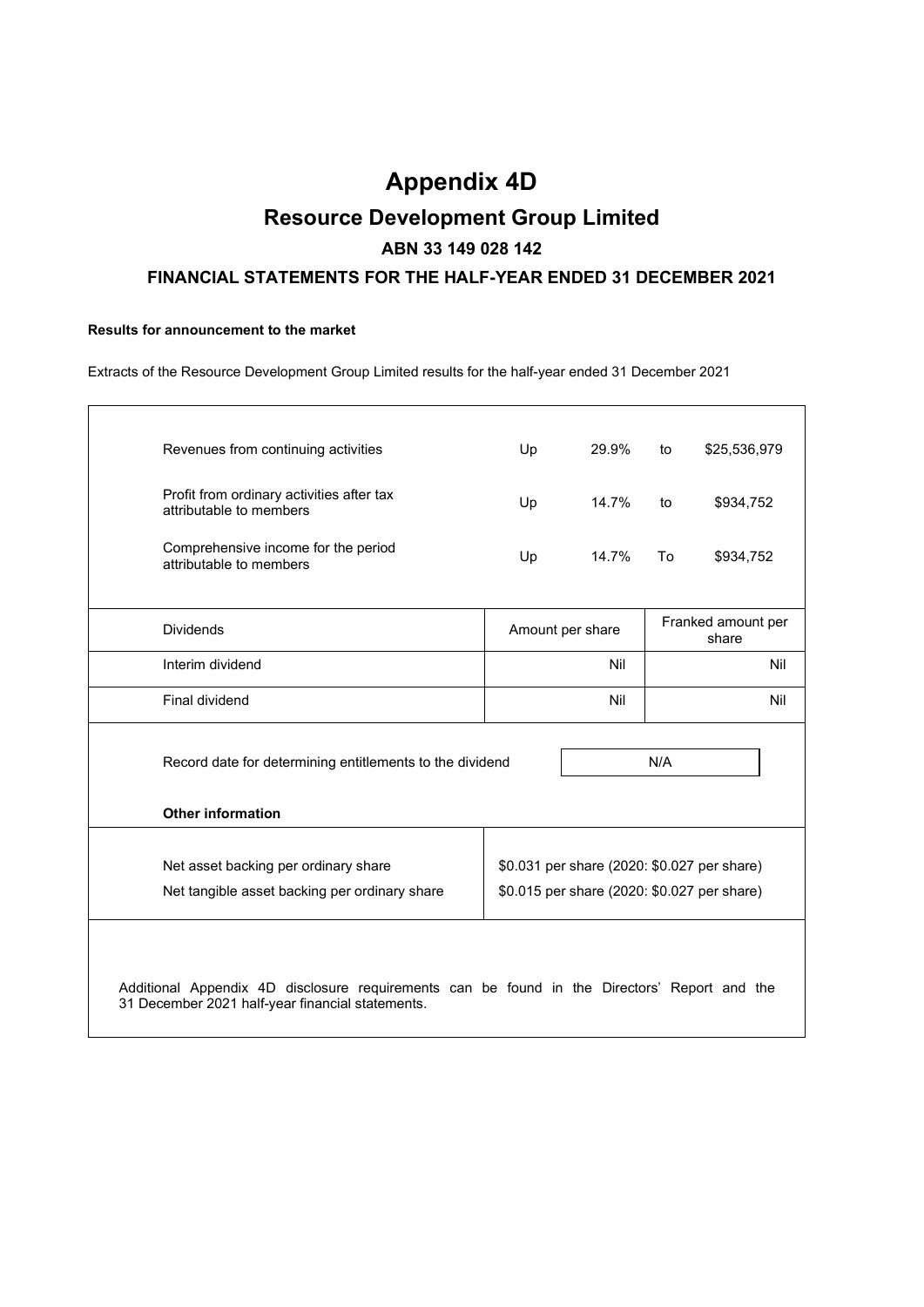

Resource<br>Development<br>Group

# **Resource Development Group Limited ABN 33 149 028 142**

**Interim Financial Report 31 December 2021**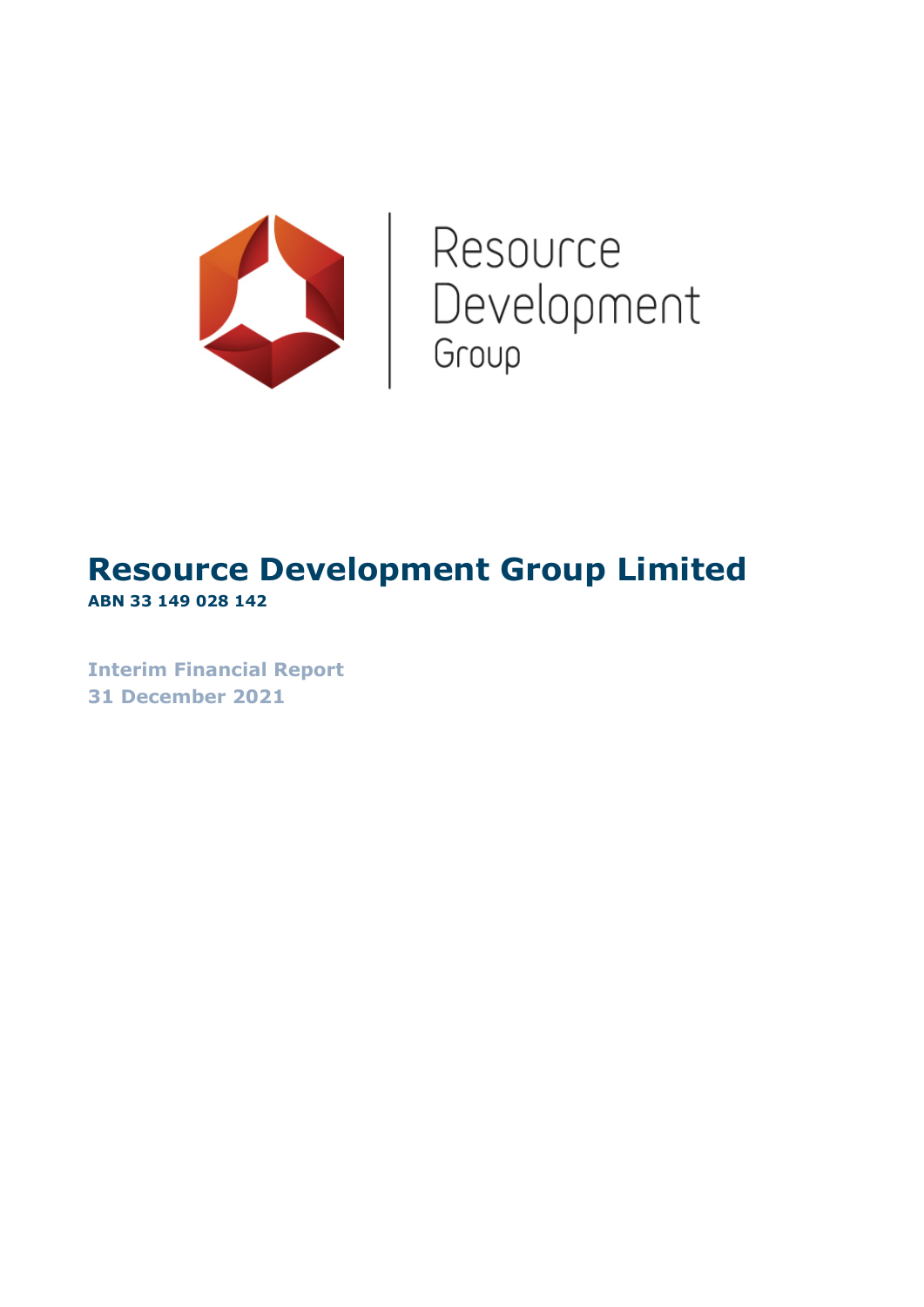# **Resource Development Group Limited ABN 33 149 028 142**

**Half-Year Financial Report 31 December 2021**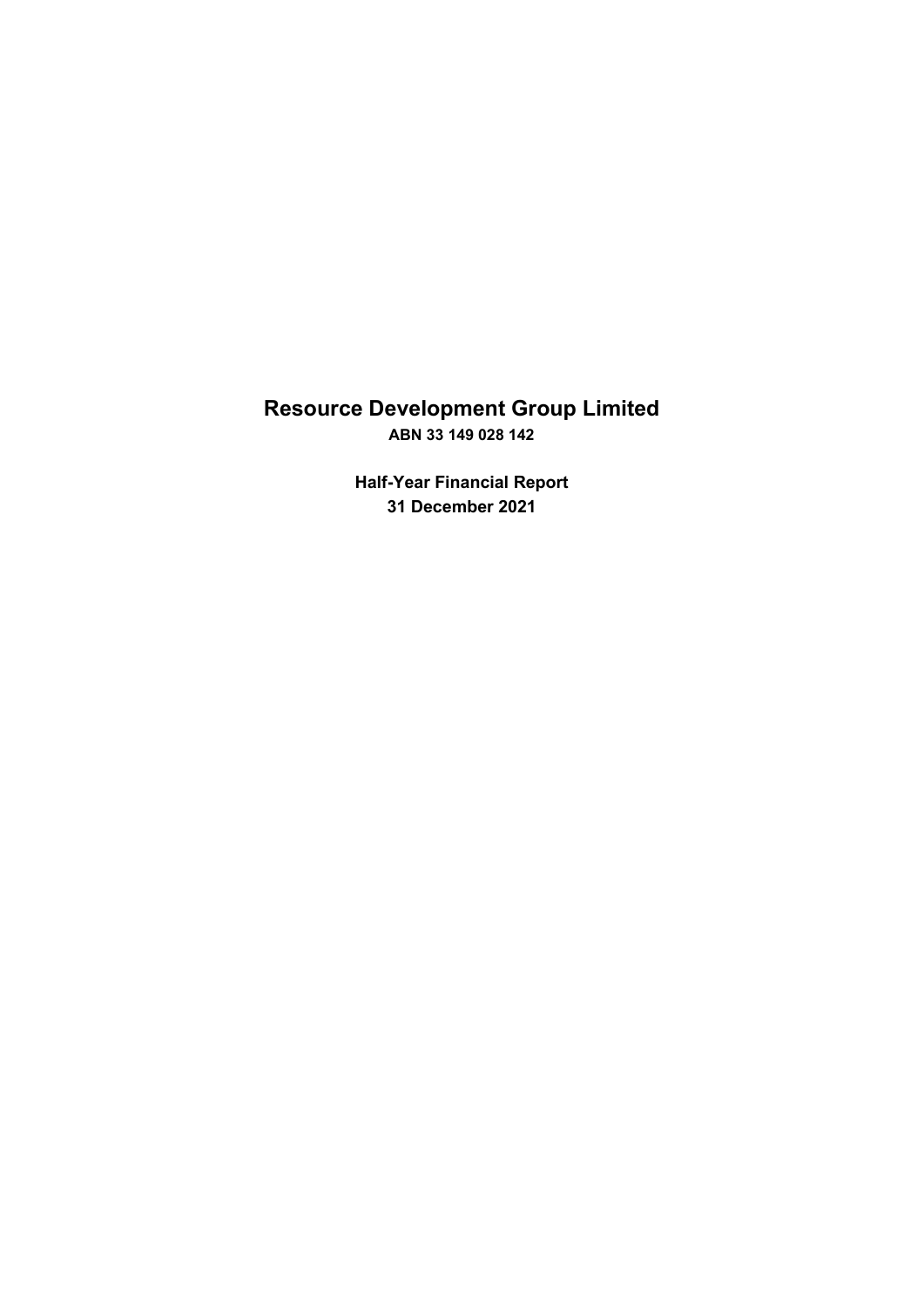| <b>Contents</b>                                                                   | Page         |
|-----------------------------------------------------------------------------------|--------------|
| Corporate Information                                                             | $\mathbf{2}$ |
| Directors' Report                                                                 | 3            |
| Auditor's Independence Declaration                                                | 5            |
| Condensed Consolidated Statement of Profit or Loss and Other Comprehensive Income | 6            |
| <b>Condensed Consolidated Statement of Financial Position</b>                     | 7            |
| Condensed Consolidated Statement of Changes in Equity                             | 8            |
| <b>Condensed Consolidated Statement of Cash Flows</b>                             | 9            |
| Notes to the Condensed Consolidated Financial Statements                          | 10           |
| Directors' Declaration                                                            | 24           |
| Independent Auditor's Review Report                                               | 25           |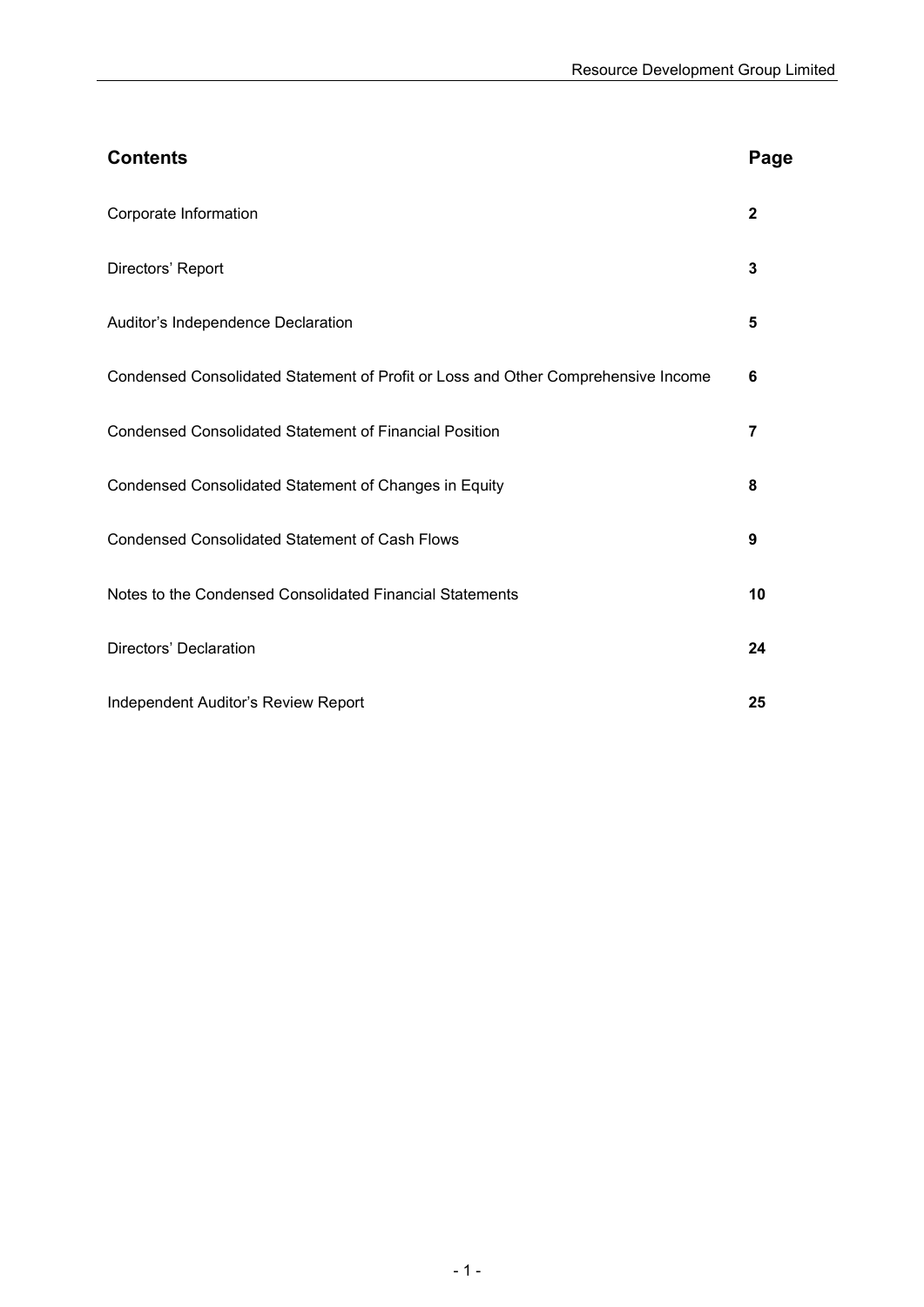## **CORPORATE INFORMATION**

### **ABN 33 149 028 142**

### **Directors**

Mr. Mark Wilson, Chairman, Non-Executive Director Mr. Andrew Ellison, Managing Director Mr. Mike Grey, Non-Executive Director Mr. Paul Brown, Non-Executive Director

### **Company secretary**

Mr. Michael Kenyon

#### **Registered office**

Level 3, 14 Walters Drive OSBORNE PARK WA 6017<br>Telephone: +61 8 9443 2 Telephone: +61 8 9443 2928<br>Facsimile: +61 8 9443 2926 Facsimile: +61 8 9443 2926

### **Principal place of business**

Level 3, 14 Walters Drive OSBORNE PARK WA 6017<br>Telephone: +61 8 9443 2 Telephone: +61 8 9443 2928<br>Facsimile: +61 8 9443 2926 Facsimile: +61 8 9443 2926<br>Website: www.resdevgroup www.resdevgroup.com.au

### **Share registry**

Automic Group Level 2 267 St George's Terrace PERTH WA 6000<br>Telephone: 13 Telephone: 1300 288 664<br>Email: hello@automi hello@automicgroup.com.au

### **Solicitors**

Steinepreis Paganin Lawyers & Consultants Level 4, The Read Building 16 Milligan Street PERTH WA 6000

#### **Bankers**

ANZ Banking Group Limited Level 10, 77 St Georges Terrace PERTH WA 6000

#### **Auditors**

HLB Mann Judd (W.A. Partnership) Level 4, 130 Stirling Street PERTH WA 6000

### **Securities exchange listing**

Resource Development Group Limited shares are listed on the Australian Securities Exchange (ASX: RDG)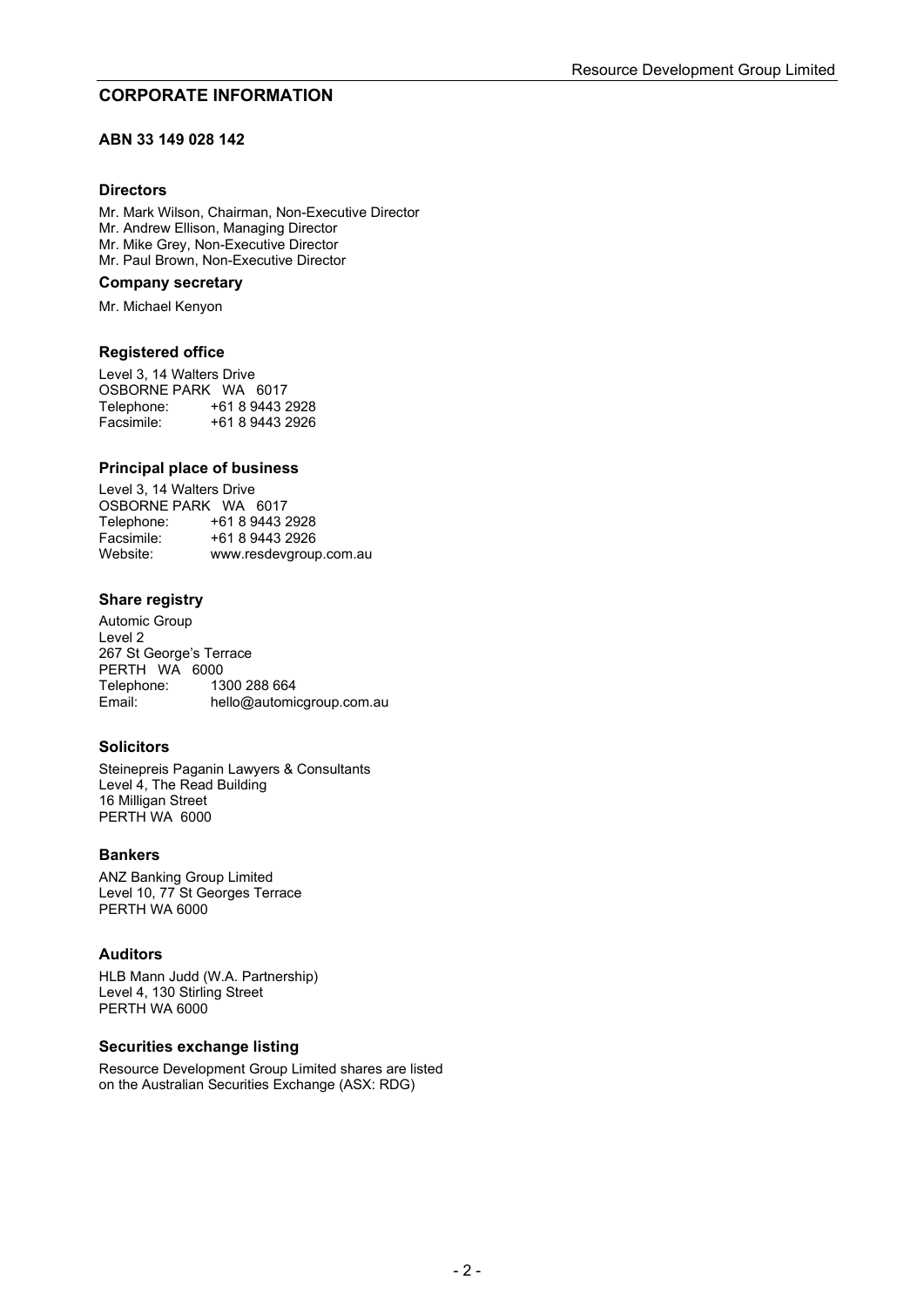# **DIRECTORS' REPORT**

Your directors submit the financial report of the consolidated entity (or "Group") consisting of Resource Development Group Limited ("Company" or "RDG") and the entities it controlled during the period for the half-year ended 31 December 2021. In order to comply with the provisions of the Corporations Act 2001, the directors report as follows:

#### **Directors**

The names of directors who held office throughout the period and until the date of this report are as follows. Directors were in office for the entire period unless otherwise stated.

| <b>Mr Andrew Ellison</b> | (Managing Director)                |
|--------------------------|------------------------------------|
| <b>Mr Mark Wilson</b>    | (Chairman, Non-Executive Director) |
| <b>Mr Mike Grey</b>      | (Non-Executive Director)           |
| <b>Mr Paul Brown</b>     | (Non-Executive Director)           |

#### **Principal Activities**

The principal activities of the entities within the consolidated entity during the half-year were the provision of contracting services to the mining sector within Australia and development of the Company's Lucky Bay Garnet Project.

#### **Review of operations**

RDG reported a net profit after tax from its continuing operations of \$0.9m (2020: \$0.1m), whilst its underlying Earnings before interest, depreciation, amortisation, and taxation (EBITDA) from its continuing operations for the period was \$2.3m (2020: \$2.6m).

The total profit and comprehensive income attributable to the shareholders of the Company was \$0.9m (31 December 2020: \$0.8m). The Group's operating cash flow was \$(0.8m) (31 December 2020: \$7.7m) resulting in cash at bank at 31 December of \$14.2m (30 June 2021: \$23.9m).

The Group's key focus over the past six months has been the development of its Lucky Bay Garnet project, which it is self-executing, and the continuation of several projects in Central Systems Pty Ltd (Centrals). The Company's wholly owned subsidiary, Centrals, also continued to complete various projects in the Northwest of Western Australia during the half-year.

In addition to the Group's hire purchase liabilities at 31 December 2021 of \$2.9m (30 June 2021: \$3.0m), the Group also initiated its loan facility with its parent entity, Mineral Resources Limited (MRL). This facility, described further at Note 13, had a balance of \$18.5m at 31 December 2021 and relates solely to the development of the Lucky Bay Garnet Project.

### **Significant Events**

There were no significant events during the half-year ended 31 December 2021.

#### **Operations**

Headquartered in Perth, RDG provides diversified mining services to the resources, infrastructure, and energy sectors within Australia, as well as owning two mining projects. RDG has offices/facilities in Perth and Newman, as well as manganese and garnet mining tenements in the Northwest of Western Australia.

RDG had three wholly owned subsidiaries as at 31 December 2021 and an 80% equity interest in another subsidiary, Mineral Solutions Australia Pty Ltd (whose operations have been discontinued):

- Central Systems Pty Ltd (Centrals) provides multi-discipline construction and plant modification services to the resources, energy, and infrastructure sectors in Australia.
- Comcen Pty Ltd, is the holder of the Ant Hill and Sunday Hill manganese project; and
- Australian Garnet Pty Ltd (AGPL), is the holder of the Lucky Bay Garnet project.

### **Workforce Capacity and Capability**

On 31 December 2021, the Company employed approximately 126 people (2020: 115 people). Staff numbers increased over the past year as the focus was on growing the Central Systems business that included delivering various significant projects for its clients. The Company's other subsidiary, Australian Garnet Pty Ltd, also continued to employ new staff during the period. Like most businesses, the Company is still finding labour market conditions very challenging which continues to place pressure on labour supply.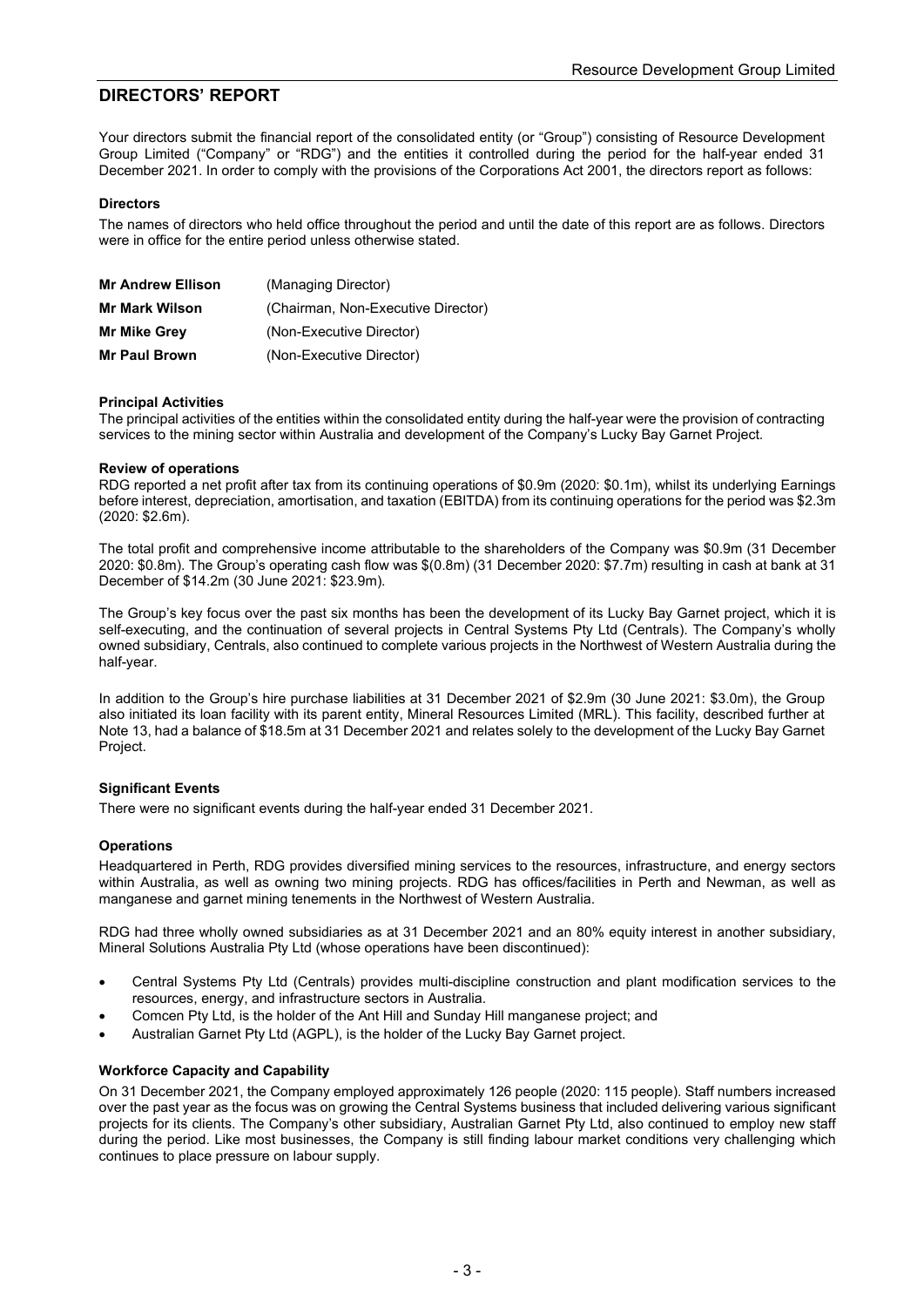## **DIRECTORS' REPORT** (continued)

#### **Strategy and Outlook**

Your directors remain focused on the following key areas of the RDG business:

- Continue to construct and develop its Lucky Bay Garnet Project, which is due to commence commissioning later in FY22;
- Continue to deliver construction projects for our long-term customers aligned with our traditional skills and market sectors that will generate acceptable profit margins. This will include performing our own projects such as the Lucky Bay Garnet project, in addition to projects for our other customers;
- Diversify our existing business, ensure overheads and operating costs are kept proportionate to revenue; and
- Identify other opportunities in the resources sector that are complementary to our existing business.

The Board is satisfied that it continues to actively manage the four key areas above and is confident that the long-term direction of the Company is now clearly defined for our shareholders.

Your directors are extremely pleased with the progress to date and have utmost confidence that the Company's outlook for the next 12-24 months remains extremely promising, particularly with the development and impending start-up of its Lucky Bay Garnet Project.

### **COVID-19**

The impact of the Coronavirus (COVID-19) pandemic is ongoing and while it has not had a financially materially impact on the Group up to 31 December 2021, it is not practicable to estimate the potential impact, positive or negative, after the reporting date. The situation is rapidly developing and is dependent on measures imposed by Federal and State Governments, such as maintaining social distancing requirements, quarantine, travel restrictions and any economic stimulus that may be provided.

#### **Auditor's Independence Declaration**

Section 307C of the Corporations Act 2001 requires our auditors, HLB Mann Judd, to provide the directors of the Company with an Independence Declaration in relation to the review of the interim financial report. This Independence Declaration is set out on page 5 and forms part of this directors' report for the half-year ended 31 December 2021.

Signed in accordance with a resolution of the Board of Directors made pursuant to s.306(3)(a) of the Corporations Act 2001.

Ellin

Mr Andrew Ellison Managing Director Perth, Western Australia 25 February 2022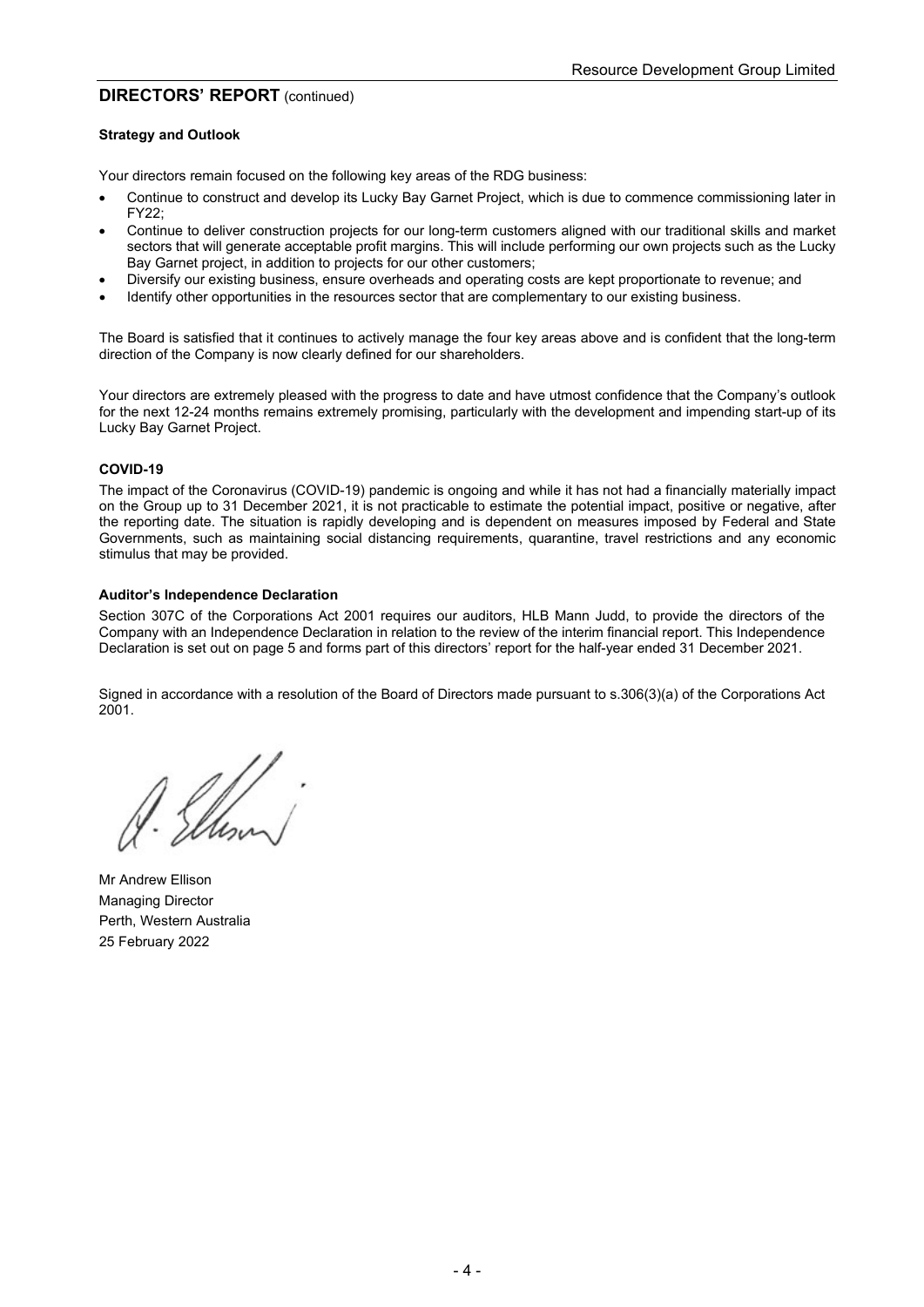

### **AUDITOR'S INDEPENDENCE DECLARATION**

As lead auditor for the review of the consolidated financial report of Resource Development Group Limited for the half-year ended 31 December 2021, I declare that to the best of my knowledge and belief, there have been no contraventions of:

- a) the auditor independence requirements of the *Corporations Act 2001* in relation to the review; and
- b) any applicable code of professional conduct in relation to the review.

**Perth, Western Australia 25 February 2022**

*Morman Glal*<br>NG Neill

**Partner**

### hlb.com.au

HLB Mann Judd (WA Partnership) ABN 22 193 232 714 Level 4, 130 Stirling Street, Perth WA 6000 / PO Box 8124 Perth BC WA 6849 T: +61 (0)8 9227 7500 E: mailbox@hlbwa.com.au Liability limited by a scheme approved under Professional Standards Legislation.

HLB Mann Judd (WA Partnership) is a member of HLB International, the global advisory and accounting network.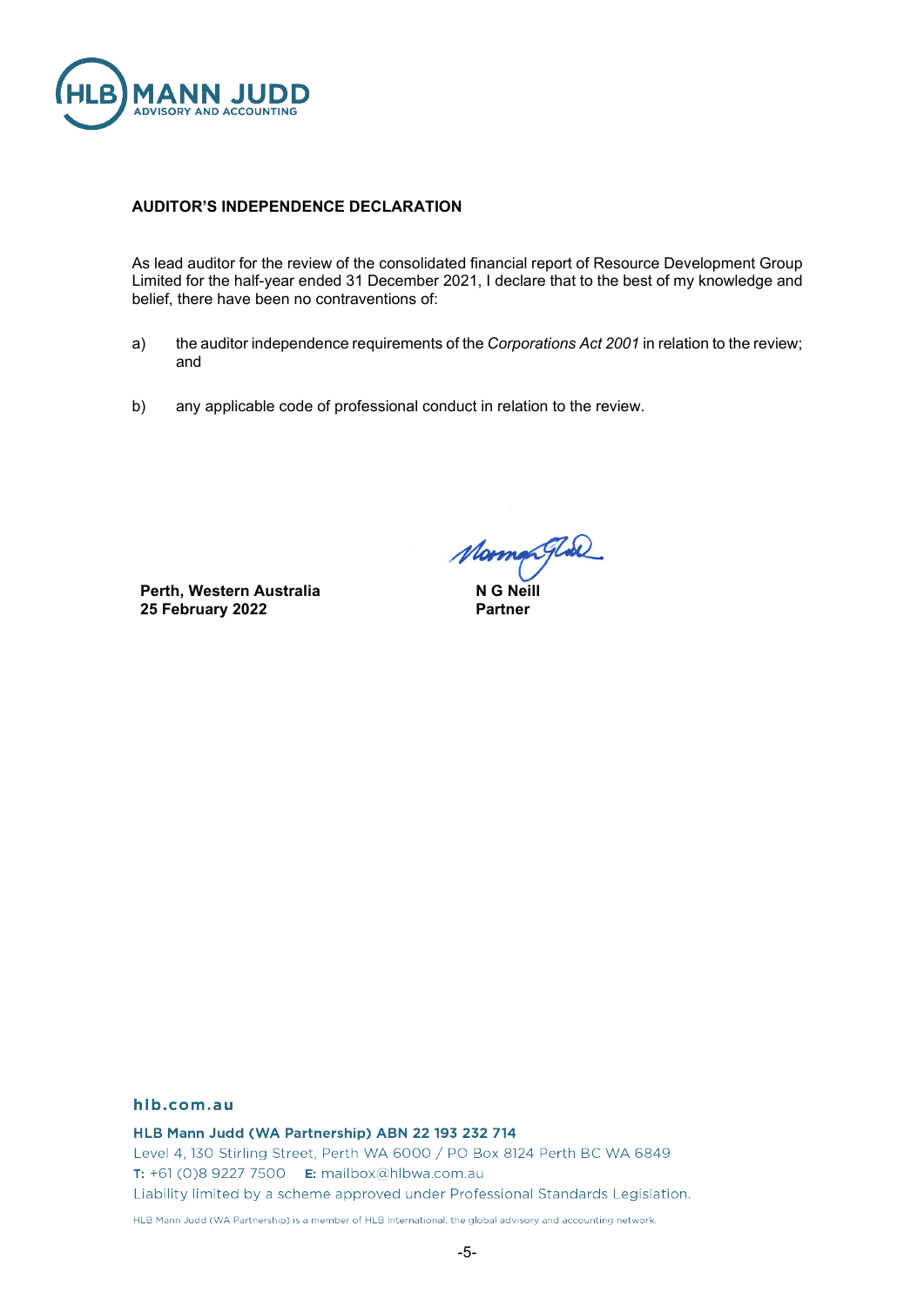## **CONDENSED CONSOLIDATED STATEMENT OF PROFIT OR LOSS AND OTHER COMPREHENSIVE INCOME FOR THE HALF-YEAR ENDED 31 DECEMBER 2021**

Consolidated

|                                                                                                    | <b>Notes</b> | 31 December 2021<br>\$ | 31 December 2020<br>\$ |
|----------------------------------------------------------------------------------------------------|--------------|------------------------|------------------------|
| <b>Continuing operations</b>                                                                       |              |                        |                        |
| Revenue                                                                                            | 2(a)         | 25,536,979             | 19,653,161             |
| Other income                                                                                       | 2(b)         | 38,031                 | 17,350                 |
| Profit/(Loss) on sale of assets                                                                    |              | 64,184                 | (17,066)               |
| Cost of sales                                                                                      |              | (14,034,824)           | (9,622,038)            |
| Employee benefits expense                                                                          |              | (8, 161, 822)          | (8, 121, 417)          |
| Depreciation and amortisation expense                                                              | 2(c)         | (654, 390)             | (449, 766)             |
| Finance costs                                                                                      |              | (156,960)              | (47, 557)              |
| Share-based payments                                                                               | 2(c)         | (265,000)              | (160,000)              |
| Other expenses                                                                                     |              | (899, 892)             | (1,092,159)            |
| Profit before income tax                                                                           |              | 1,466,306              | 160,508                |
| Income tax expense                                                                                 |              | (572, 974)             | (95, 506)              |
| Profit after income tax from continuing operations                                                 |              | 893,332                | 65,002                 |
| Other comprehensive income for the period, net of<br>income tax                                    |              |                        |                        |
| Total comprehensive income for the period from<br>continuing operations                            |              | 893,332                | 65,002                 |
|                                                                                                    |              |                        |                        |
| <b>Discontinued operations</b>                                                                     |              |                        |                        |
| Profit after tax from discontinued operations                                                      |              | 51,775                 | 937,022                |
| Net profit for the year                                                                            |              | 945,107                | 1,002,024              |
|                                                                                                    |              |                        |                        |
| Total profit/(loss) for the year is attributable to:<br>Non-controlling interests                  |              | 10,355                 | 187,405                |
| Owners of Resource Development Group Ltd                                                           |              | 934,752                | 814,619                |
|                                                                                                    |              | 945,107                | 1,002,024              |
| Total comprehensive income/(loss) for the year is<br>attributable to:                              |              |                        |                        |
| Non-controlling interests                                                                          |              | 10,355                 | 187,405                |
| Owners of Resource Development Group Ltd                                                           |              | 934,752                | 814,619                |
|                                                                                                    |              | 945,107                | 1,002,024              |
| Earnings per share for the period attributable to the members of<br>Resource Development Group Ltd |              |                        |                        |
| Basic earnings per share $($$ per share) – continuing operations                                   |              | 0.0003                 | 0.00003                |
| Basic earnings per share (\$ per share) with discontinued operations                               |              | 0.0003                 | 0.0004                 |
| Diluted earnings per share (\$ per share) – continuing operations                                  |              | 0.0003                 | 0.00003                |
| Diluted earnings per share (\$ per share) with discontinued<br>operations                          |              | 0.0003                 | 0.0004                 |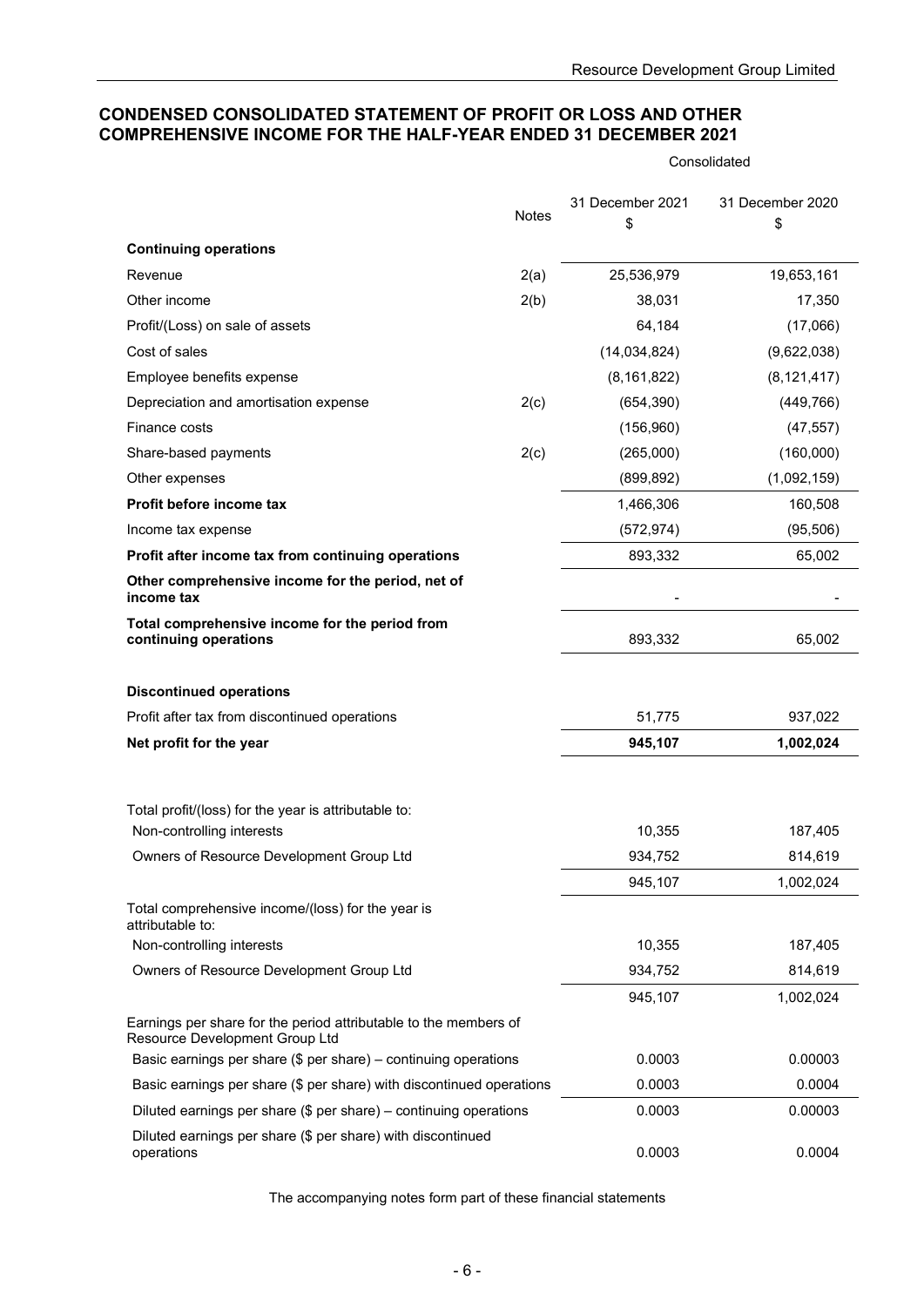# **CONDENSED CONSOLIDATED STATEMENT OF FINANCIAL POSITION AS AT 31 DECEMBER 2021**

|                                                 | Consolidated   |                        |                    |
|-------------------------------------------------|----------------|------------------------|--------------------|
| <b>Assets</b>                                   | Notes          | 31 December 2021<br>\$ | 30 June 2021<br>\$ |
| <b>Current assets</b>                           |                |                        |                    |
| Cash and cash equivalents                       | 3              | 14,205,150             | 23,897,426         |
| Trade and other receivables                     | 4              | 7,858,065              | 10,240,763         |
| <b>Current tax assets</b>                       | 5              | 572,871                |                    |
| Inventories                                     | 6              | 1,260,197              | 885,561            |
| <b>Total current assets</b>                     |                | 23,896,283             | 35,023,750         |
| <b>Non-current assets</b>                       |                |                        |                    |
| Property, plant and equipment                   | $\overline{7}$ | 9,613,603              | 8,215,878          |
| Deferred exploration and evaluation expenditure | 9              | 26,808,586             | 49,924,827         |
| Development expenditure                         | 10             | 73,763,899             | 25,055,000         |
| Deferred tax assets                             | 5              | 1,624,347              | 1,752,457          |
| <b>Total non-current assets</b>                 |                | 111,810,435            | 84,948,162         |
| <b>Total assets</b>                             |                | 135,706,717            | 119,971,912        |
| <b>Liabilities</b>                              |                |                        |                    |
| <b>Current liabilities</b>                      |                |                        |                    |
| Trade and other payables                        | 11             | 22,205,315             | 27,378,372         |
| Hire purchase liabilities                       | 12             | 1,162,472              | 1,022,761          |
| <b>Current tax liabilities</b>                  |                |                        | 19,404             |
| Provisions                                      |                | 1,327,643              | 1,272,061          |
| <b>Total current liabilities</b>                |                | 24,965,430             | 29,692,598         |
| <b>Non-current liabilities</b>                  |                |                        |                    |
| Hire purchase liabilities                       | 12             | 1,772,860              | 1,990,719          |
| <b>Borrowings</b>                               | 13             | 18,480,042             |                    |
| Provisions                                      |                | 366,895                | 13,796             |
| Deferred tax liabilities                        | 5              | 3,488,853              | 2,582,269          |
| <b>Total non-current liabilities</b>            |                | 24,108,650             | 4,586,784          |
| <b>Total liabilities</b>                        |                | 48,804,080             | 34,279,382         |
| <b>Net assets</b>                               |                | 86,902,637             | 85,692,530         |
| <b>Equity</b>                                   |                |                        |                    |
| Contributed equity                              | 14             | 74,990,375             | 74,990,375         |
| Share-based payments reserve                    |                | 585,000                | 320,000            |
| Retained earnings                               |                | 11,337,216             | 10,402,464         |
| Equity attributable to owners of the parent     |                | 86,912,591             | 85,712,839         |
| Non-controlling interests                       | 20             | (9,954)                | (20, 309)          |
| <b>Total equity</b>                             |                | 86,902,637             | 85,692,530         |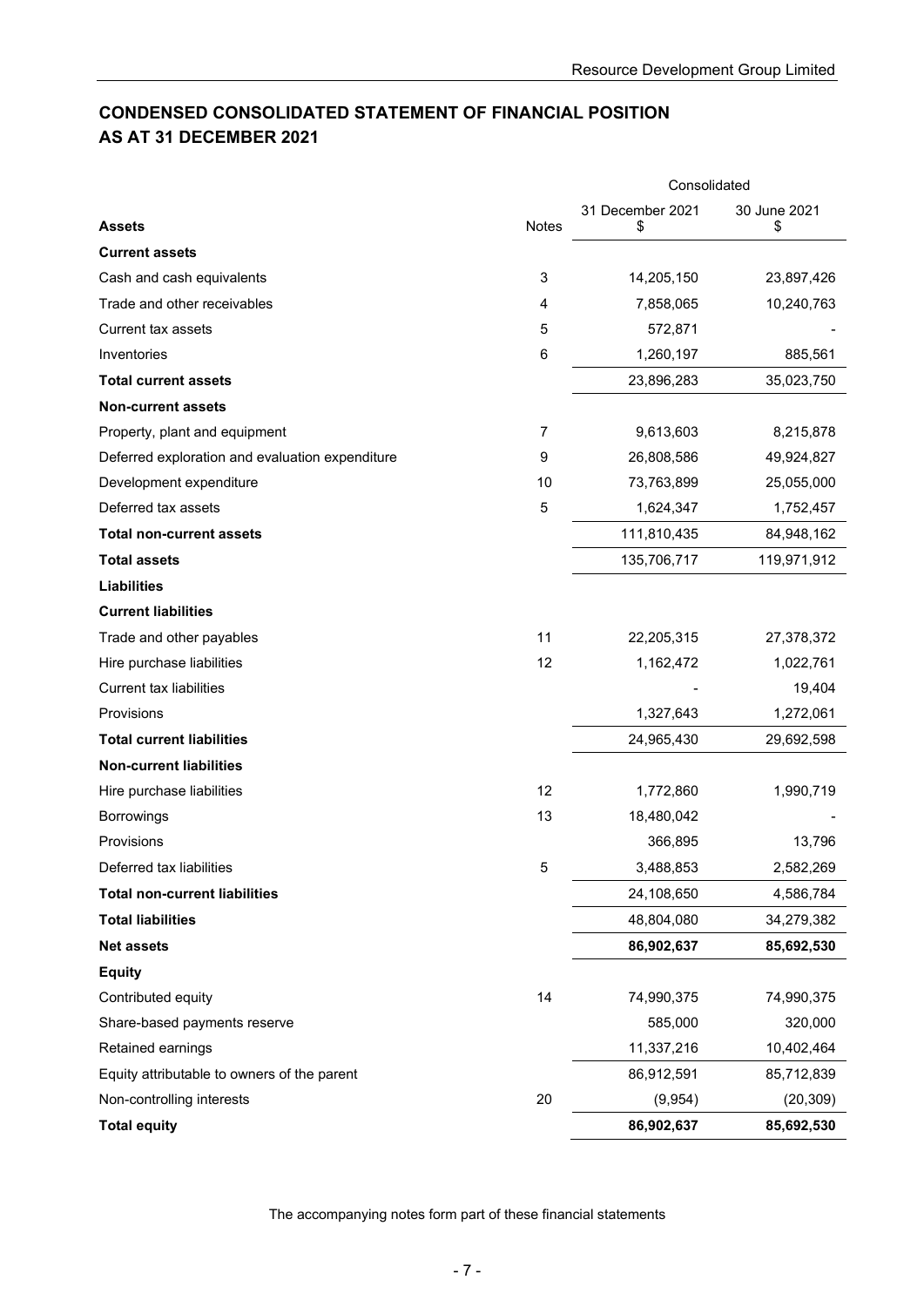# **CONDENSED CONSOLIDATED STATEMENT OF CHANGES IN EQUITY FOR THE HALF-YEAR ENDED 31 DECEMBER 2021**

| <b>Consolidated</b>                                   | <b>Issued</b><br>capital | Retained<br>earnings | Share-<br>based<br>payments<br>reserve | Attributable<br>to the<br>owners of<br>the parent | Non-<br>controlling<br>Interest | Total equity |
|-------------------------------------------------------|--------------------------|----------------------|----------------------------------------|---------------------------------------------------|---------------------------------|--------------|
|                                                       | \$                       | \$                   | \$                                     | \$                                                | \$                              | \$           |
| Balance as at 1 July 2020                             | 57,240,375               | 9,279,136            |                                        | 66,519,511                                        | (78, 251)                       | 66,441,260   |
| Profit for the period                                 |                          | 814,619              |                                        | 814,619                                           | 187,405                         | 1,002,024    |
| Other comprehensive income for the period             |                          |                      |                                        |                                                   |                                 |              |
| Total comprehensive income for the year               |                          | 814,619              |                                        | 814,619                                           | 187,405                         | 1,002,024    |
| Transactions with owners in their capacity as owners: |                          |                      |                                        |                                                   |                                 |              |
| Share-based payments                                  |                          |                      | 160,000                                | 160,000                                           |                                 | 160,000      |
| <b>Balance at 31 December 2020</b>                    | 57,240,375               | 10,093,755           | 160,000                                | 67,494,130                                        | 109,154                         | 67,603,284   |
| Balance as at 1 July 2021                             | 74,990,375               | 10,402,464           | 320,000                                | 85,712,839                                        | (20, 309)                       | 85,692,530   |
| Profit for the period                                 |                          | 934,752              |                                        | 934,752                                           | 10,355                          | 945,107      |
| Other comprehensive income for the period             |                          |                      |                                        |                                                   |                                 |              |
| Total comprehensive income for the period             |                          | 934,752              |                                        | 934,752                                           | 10,355                          | 945,107      |
| Transactions with owners in their capacity as owners: |                          |                      |                                        |                                                   |                                 |              |
| Share-based payments                                  |                          |                      | 265,000                                | 265,000                                           |                                 | 265,000      |
| <b>Balance at 31 December 2021</b>                    | 74,990,375               | 11,337,216           | 585,000                                | 86,912,591                                        | (9,954)                         | 86,902,637   |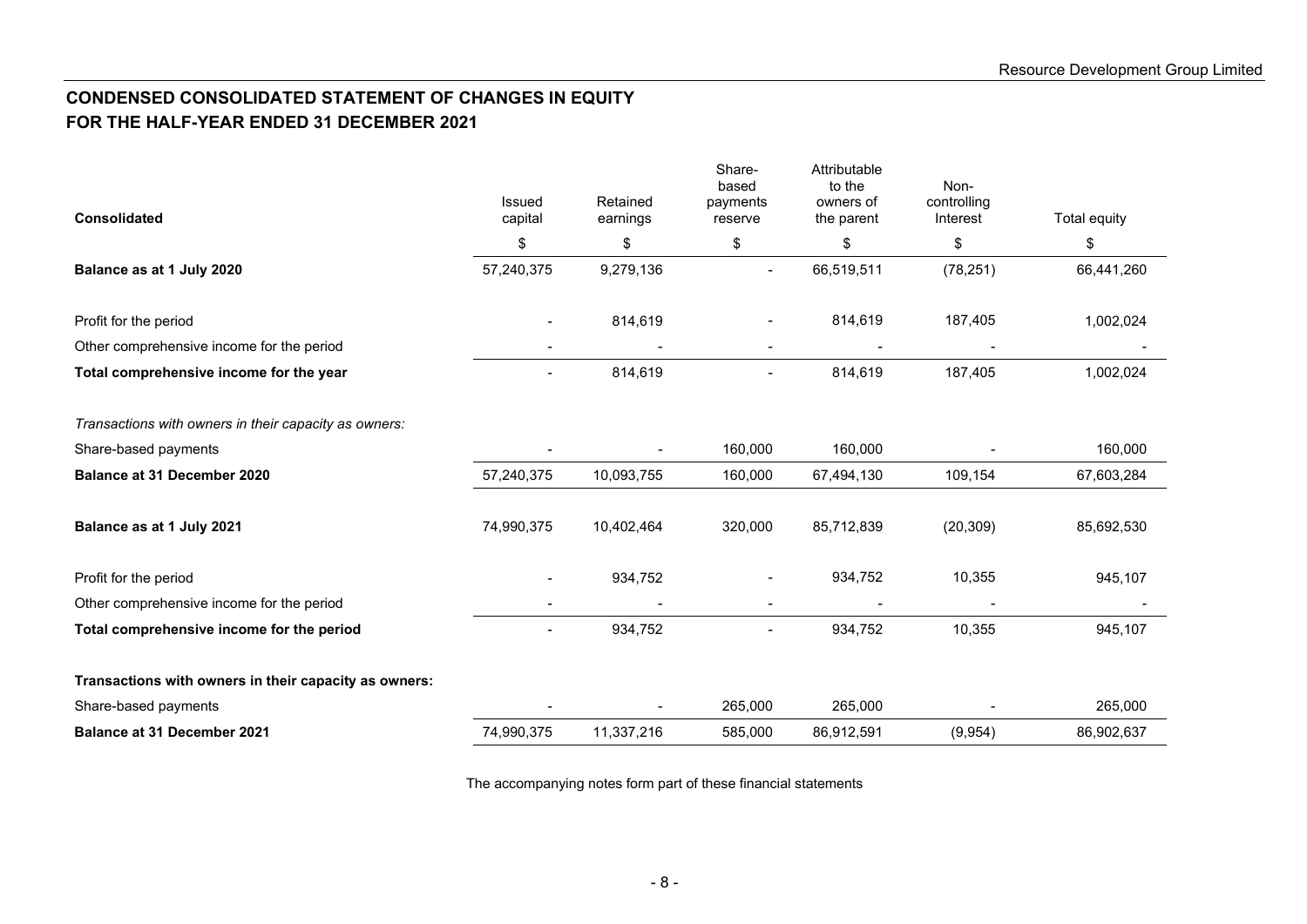# **CONDENSED CONSOLIDATED STATEMENT OF CASH FLOWS FOR THE HALF-YEAR ENDED 31 DECEMBER 2021**

|                                                          |      | Consolidated       |                  |  |  |
|----------------------------------------------------------|------|--------------------|------------------|--|--|
|                                                          |      | 31 December 2021   | 31 December 2020 |  |  |
|                                                          |      | \$                 | \$               |  |  |
|                                                          | Note | Inflows/(Outflows) |                  |  |  |
| Cash flows from operating activities                     |      |                    |                  |  |  |
| Receipts from customers                                  |      | 32,872,526         | 33,728,206       |  |  |
| Payments to suppliers and employees                      |      | (31, 480, 167)     | (24, 783, 288)   |  |  |
| Interest received                                        |      | 31,467             | 168,399          |  |  |
| Finance costs paid                                       |      | (87, 383)          | (151, 263)       |  |  |
| Income tax refund/(paid)                                 |      | 442,419            | (363, 541)       |  |  |
| GST paid                                                 |      | (2, 562, 186)      | (938,082)        |  |  |
| Net cash (outflow)/inflow from operating activities      |      | (783, 324)         | 7,660,431        |  |  |
| Cash flows from investing activities                     |      |                    |                  |  |  |
| Proceeds from sale of property, plant and equipment      |      | 199,436            | 5,948,282        |  |  |
| Purchase of property, plant & equipment                  |      | (1,917,846)        | (143, 861)       |  |  |
| Payment for development costs                            |      | (6,821,609)        |                  |  |  |
| Loan to external party repaid                            |      |                    | 1,500,000        |  |  |
| Net cash inflow/(outflow) from investing activities      |      | (8,540,109)        | 7,304,421        |  |  |
| Cash flows from financing activities                     |      |                    |                  |  |  |
| Reduction in finance lease and hire purchase liabilities |      | (369, 933)         | (4,301,160)      |  |  |
| Lease liability repayments                               |      |                    | (27, 890)        |  |  |
| Net cash (outflow) from financing activities             |      | (368, 933)         | (4,329,050)      |  |  |
|                                                          |      |                    |                  |  |  |
| Net (decrease)/increase in cash held                     |      | (9,692,276)        | 10,635,802       |  |  |
| Cash and cash equivalents at the beginning of the period |      | 23,897,426         | 10,707,614       |  |  |
| Cash and cash equivalents at the end of the period       | 3    | 14,205,150         | 21,343,416       |  |  |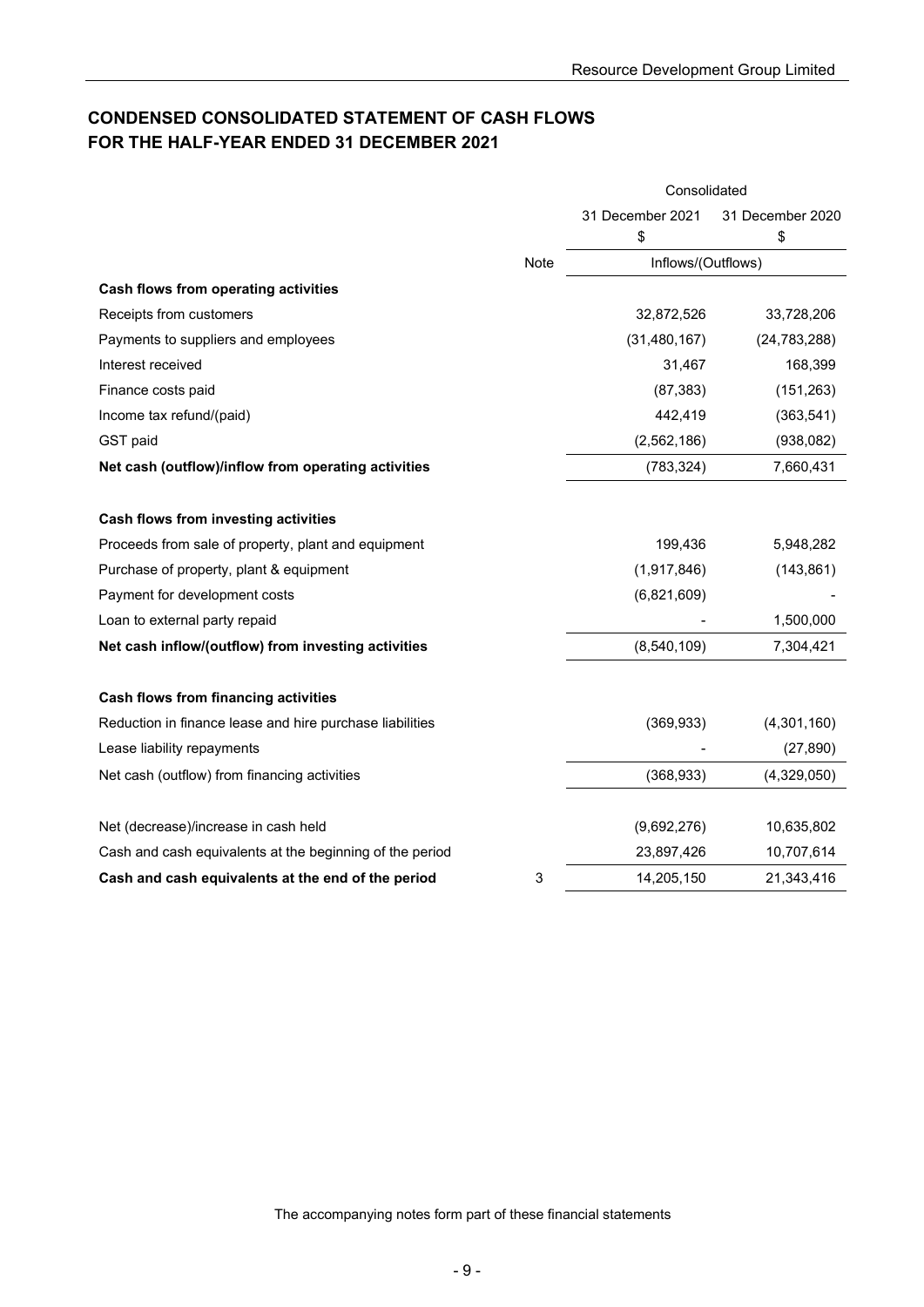### **NOTE 1: STATEMENT OF SIGNIFICANT ACCOUNTING POLICIES**

### **a) Reporting entity**

Resource Development Group Limited ("RDG" or "Company") is a company domiciled in Australia. The consolidated balances of the Company for the half-year ended 31 December 2021 include the Company and its subsidiaries, including Central Systems Pty Limited ("Centrals"), Australian Garnet Pty Ltd, Comcen Pty Ltd and Mineral Solutions Australia Pty Ltd ("MSA").

### **b) Statement of compliance**

These half-year consolidated financial statements are general purpose financial statements prepared in accordance with the requirements of the Corporations Act 2001, applicable accounting standards including AASB 134 '*Interim Financial Reporting*', Accounting Interpretations and other authoritative pronouncements of the Australian Accounting Standards Board ('AASB'). Compliance with AASB 134 ensures compliance with IAS 34 '*Interim Financial Reporting*'.

This condensed half-year report does not include full disclosures of the type normally included in an annual financial report. Therefore, it cannot be expected to provide as full an understanding of the financial performance, financial position and cash flows of the Group as in the full financial report.

It is recommended that this financial report be read in conjunction with the consolidated financial statements of Resource Development Group Limited for the year ended 30 June 2021 and any public announcements made by Resource Development Group Limited and its subsidiaries during the half-year in accordance with continuous disclosure requirements arising under the Corporations Act 2001 and the ASX Listing Rules.

### **c) Basis of preparation**

This half-year report has been prepared as described in Note 1(b). Cost is based on the fair value of the consideration given in exchange for assets and all amounts are presented in Australian dollars, unless otherwise noted. For the purpose of preparing this report, the half-year has been treated as a discrete reporting period.

### **d) Accounting policies and methods of computation**

The accounting policies and methods of computation adopted are consistent with those of the previous financial year and corresponding half year These accounting policies are consistent with Australian Accounting Standards and with International Financial Reporting Standards.

### **e) Significant accounting judgements and key estimates**

The preparation of half-year financial reports requires management to make judgements, estimates and assumptions that affect the application of accounting policies and the reported amounts of assets, liabilities, income and expense. Actual results may differ from these estimates.

In preparing this half-year report, the significant judgments made by management in applying the Group's accounting policies and the key sources of estimation uncertainty were the same as those that applied to the consolidated financial report for the year ended 30 June 2021.

### **f) Adoption of new and revised Accounting Standards**

### *Standards and Interpretations applicable to 31 December 2021*

In the half-year ended 31 December 2021, the Directors have reviewed any new and revised Standards and Interpretations issued by the AASB that are relevant to the Company and effective for the half-year reporting periods beginning on or after 1 July 2021. There are none that have a material impact on the Company.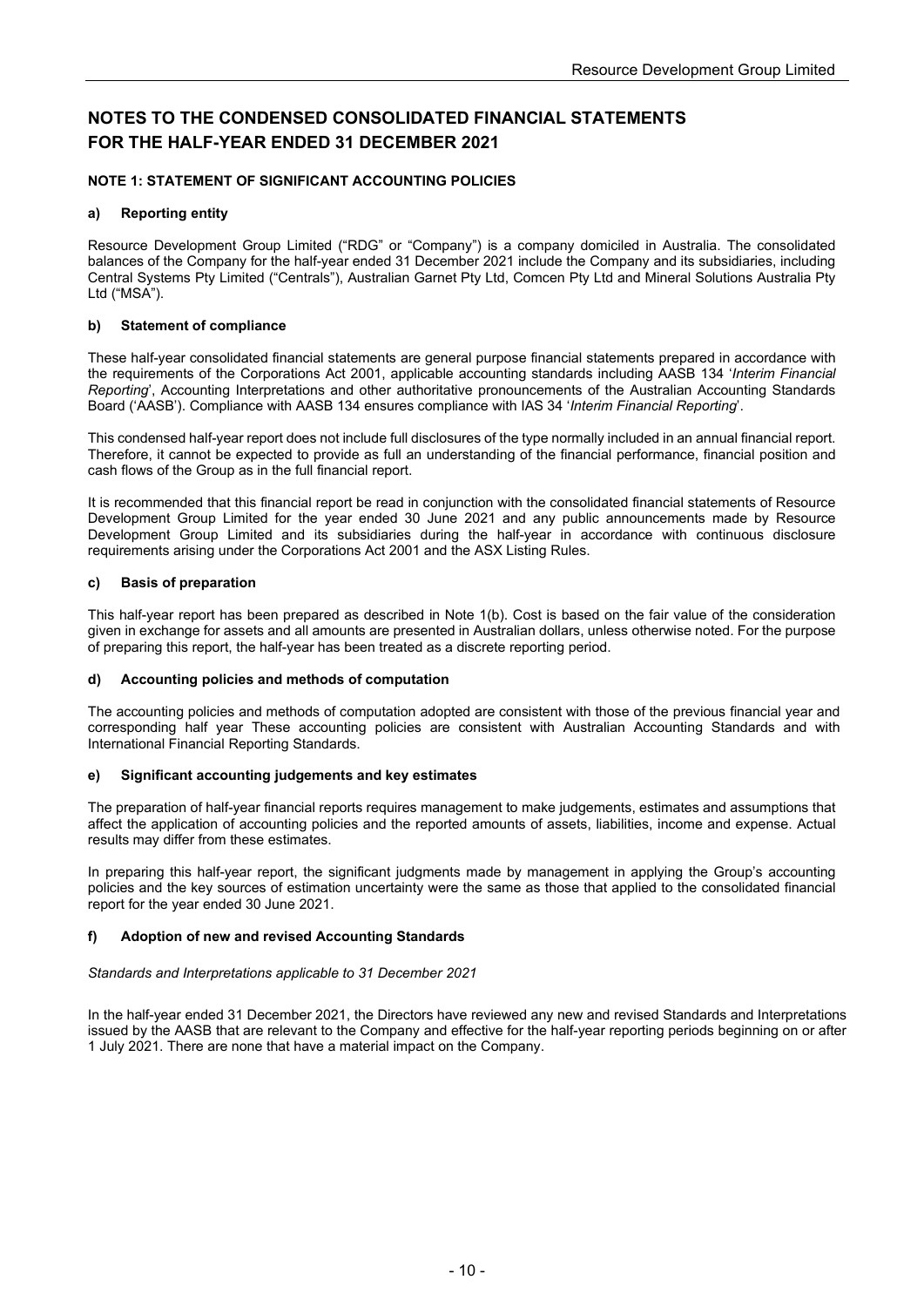### **NOTE 1: STATEMENT OF SIGNIFICANT ACCOUNTING POLICIES (continued)**

### **f) Adoption of new and revised Accounting Standards (continued)**

#### *New Standards and Interpretations in issue not yet adopted*

The Directors have also reviewed all of the new and revised Standards and Interpretations in issue not yet adopted for the half-year ended 31 December 2021. As a result of this review, the Directors have determined that there is no material impact of the Standard and Interpretations in issue not yet adopted on the Company and, therefore, no change is necessary to its accounting policies.

No other new standards, amendments to standards or interpretations are expected to affect the Company's financial statements.

### **g) Segment reporting**

Operating segments are reported in a manner consistent with the internal reporting provided to the chief operating decision maker. The chief operating decision maker, who is responsible for allocating resources and assessing performance of the operating segments, has been identified as the Board of Resource Development Group Limited. Details of the Group's segments are set out in Note 19.

#### **h) Going concern**

The financial report has been prepared on the going concern basis, which contemplates continuity of normal business activities and the realisation of assets and settlements of liabilities in the ordinary course of business.

### **NOTE 2: REVENUE AND EXPENSES**

|                                                     | Consolidated     |                  |  |
|-----------------------------------------------------|------------------|------------------|--|
|                                                     | 31 December 2021 | 31 December 2020 |  |
|                                                     | \$               | \$               |  |
| (a) Revenue                                         |                  |                  |  |
| Rendering of services – over time                   | 25,536,979       | 19,653,161       |  |
| (b) Other income                                    |                  |                  |  |
| Interest income                                     | 31,428           | 17,350           |  |
| Other income                                        | 6,603            |                  |  |
|                                                     | 38,031           | 17,350           |  |
| (c) Expenses                                        |                  |                  |  |
| Depreciation and amortisation of non-current assets | (654, 390)       | (449, 766)       |  |
| Short term rental expense                           | (158, 904)       | (211, 053)       |  |
| Share based payments expense                        | (265,000)        | (160,000)        |  |

### **NOTE 3: CASH AND CASH EQUIVALENTS**

|                          |             | Consolidated |  |  |
|--------------------------|-------------|--------------|--|--|
|                          | 31 December | 30 June      |  |  |
|                          | 2021        | 2021         |  |  |
|                          | S.          | \$           |  |  |
| Cash at bank and on hand | 14,205,150  | 23,897,426   |  |  |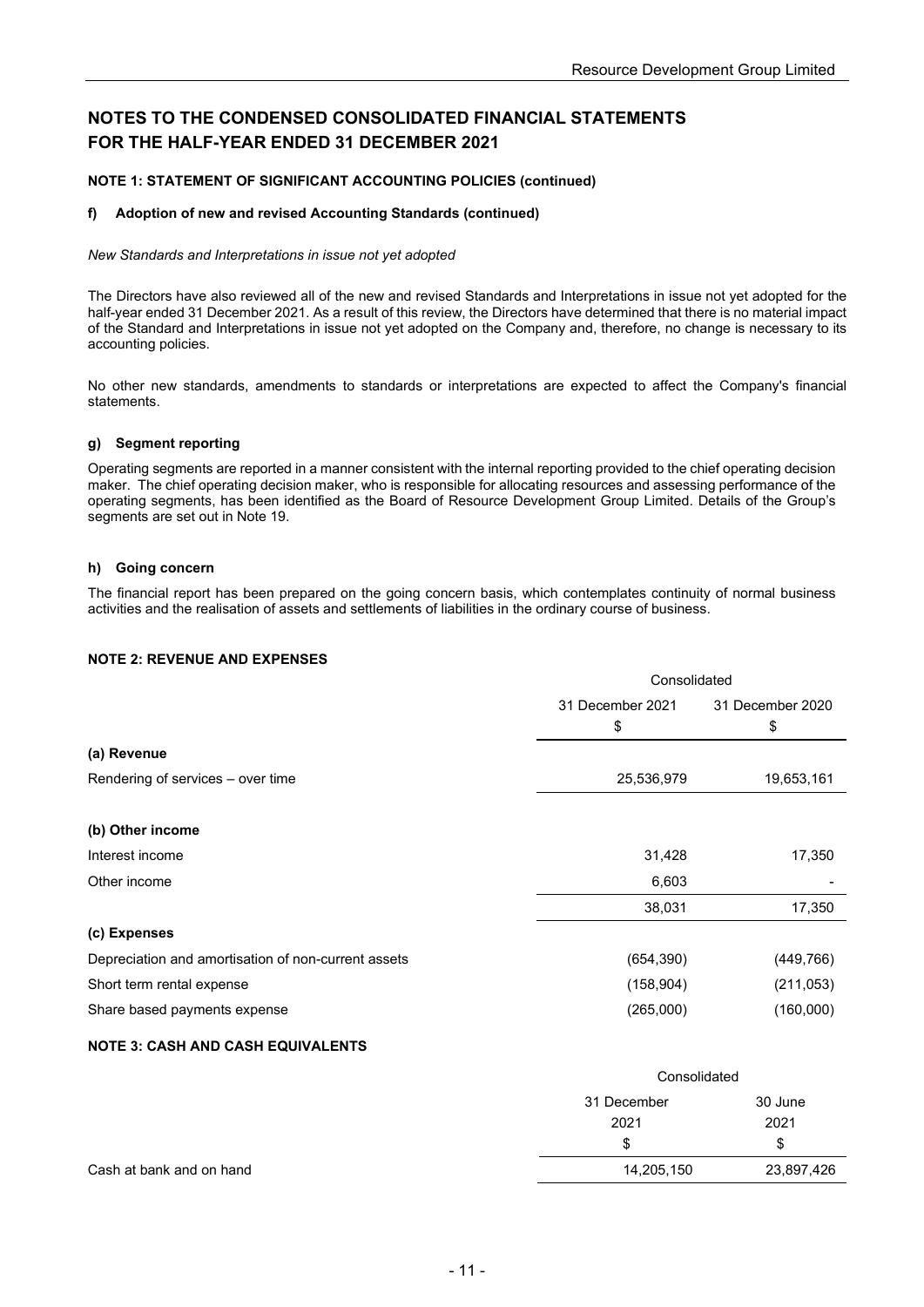### **NOTE 4: CURRENT TRADE AND OTHER RECEIVABLES**

|                                      |                  | Consolidated |  |  |
|--------------------------------------|------------------|--------------|--|--|
|                                      | 31 December 2021 | 30 June 2021 |  |  |
|                                      | \$               | \$           |  |  |
| Trade receivables                    | 4,159,970        | 8,767,372    |  |  |
| Allowance for expected credit losses |                  |              |  |  |
|                                      | 4,159,970        | 8,767,372    |  |  |
|                                      |                  |              |  |  |
| Other receivables                    | 236,307          | 169,819      |  |  |
| <b>GST</b> receivable                | 2,378,934        |              |  |  |
| Accrued income                       |                  | 6,146        |  |  |
| Prepayments                          | 264,673          | 479,245      |  |  |
| Funds held in trust <sup>1</sup>     | 818,181          | 818,181      |  |  |
|                                      | 7,858,065        | 10,240,763   |  |  |

 $^1$  As a result of the successful conclusion of a legal settlement between a former customer and MSA subsidiary, Aggregate Crushing Australia Pty Ltd, the Company currently holds these funds in trust, which will be used to satisfy income tax and GST liabilities associated with that settlement. Pursuant to the original Share Sale Agreement with the vendors of MSA in 2018, the net proceeds of the legal settlement were an excluded asset at the time of acquisition and will subsequently be distributed to the MSA vendors by way of dividend.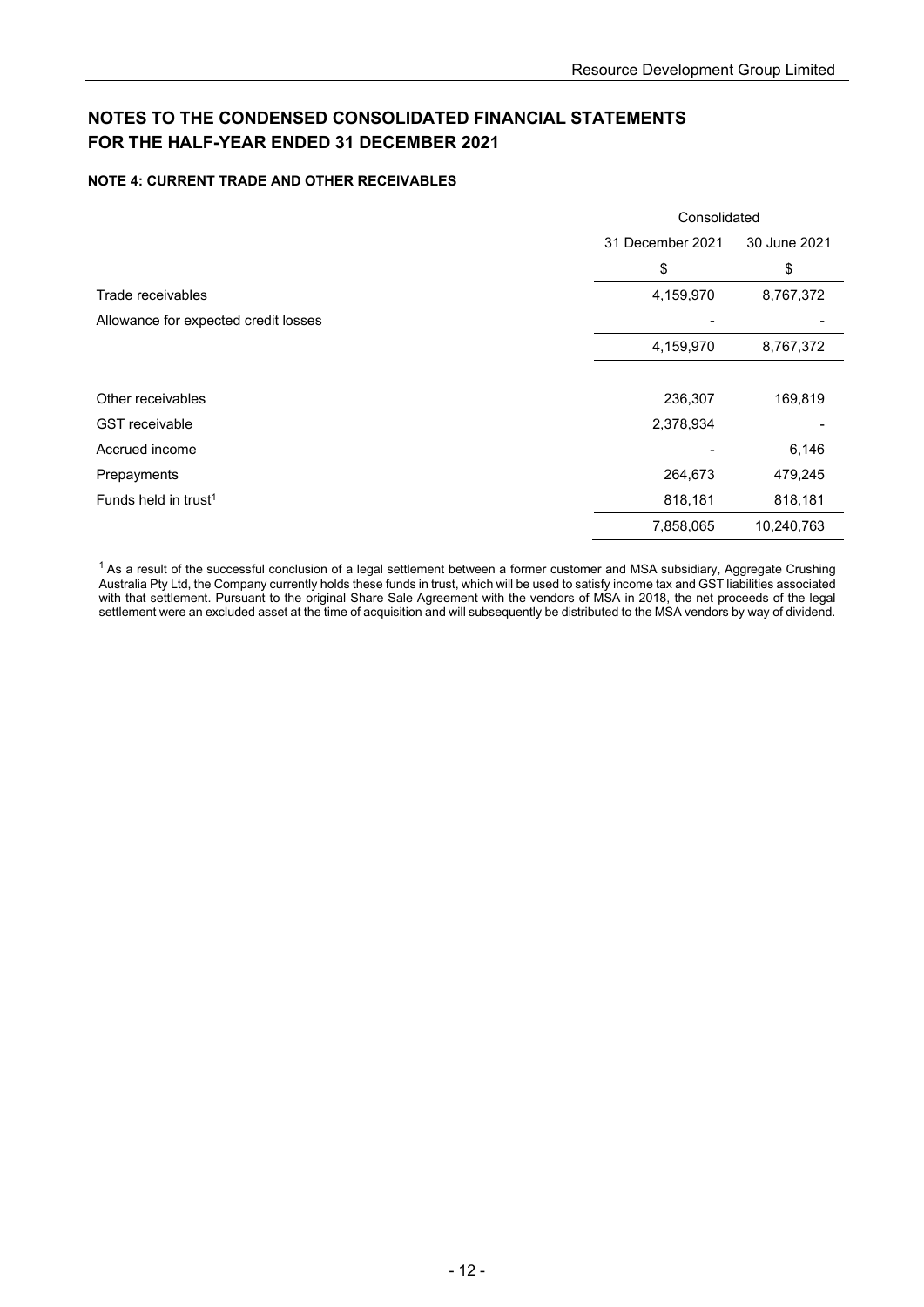# **NOTE 5: INCOME TAX**

|                                           | Consolidated     |              |  |  |
|-------------------------------------------|------------------|--------------|--|--|
|                                           | 31 December 2021 | 30 June 2021 |  |  |
|                                           | \$               | \$           |  |  |
| <b>Current tax liabilities comprise:</b>  |                  |              |  |  |
| Income tax refundable/(payable)           | 572,871          | (19, 404)    |  |  |
|                                           | 572,871          | (19, 404)    |  |  |
| Deferred tax assets comprise:             |                  |              |  |  |
| Provisions - employee benefits            | 318,804          | 330,666      |  |  |
| Accrued expenses                          | 39,955           | 45,715       |  |  |
| Doubtful debts provision                  | 64,471           | 64,471       |  |  |
| Tax losses                                | 1,192,451        | 1,302,771    |  |  |
| Blackhole expenditure and borrowing costs | 8,666            | 8,835        |  |  |
|                                           | 1,624,347        | 1,752,457    |  |  |
| Deferred tax liabilities comprise:        |                  |              |  |  |
| Prepayments                               | 9,597            | 27,005       |  |  |
| Inventories                               | 6,234            | 5,157        |  |  |
| <b>Exploration expenditure</b>            | 2,386,100        | 1,242,619    |  |  |
| Depreciable property, plant and equipment | 1,086,922        | 1,307,488    |  |  |
|                                           | 3,488,853        | 2,582,269    |  |  |
| Net                                       | (1,864,506)      | (829, 812)   |  |  |

### **NOTE 6: INVENTORIES**

|                          | Consolidated                     |                 |  |
|--------------------------|----------------------------------|-----------------|--|
|                          | 31 December 2021<br>30 June 2021 |                 |  |
|                          | \$                               | \$              |  |
| At cost:                 |                                  |                 |  |
| Raw materials and stores | 20,780                           | 17,191          |  |
| Work in progress (i)     | 1,239,417                        | 868,370         |  |
|                          | 1,260,197                        | 885,561         |  |
| (i)<br>Work in progress  |                                  |                 |  |
| Contract costs incurred  | 64,788,008                       | 79,418,665      |  |
| Recognised profits       | 6,938,602                        | 9,590,628       |  |
|                          | 71,726,610                       | 89,009,293      |  |
| Progress billings        | (83,030,090)                     | (101, 468, 212) |  |
| Work in progress         | (11, 303, 480)                   | (12, 458, 919)  |  |
| Income in advance        | 12,542,897                       | 13,327,289      |  |
|                          | 1,239,417                        | 868,370         |  |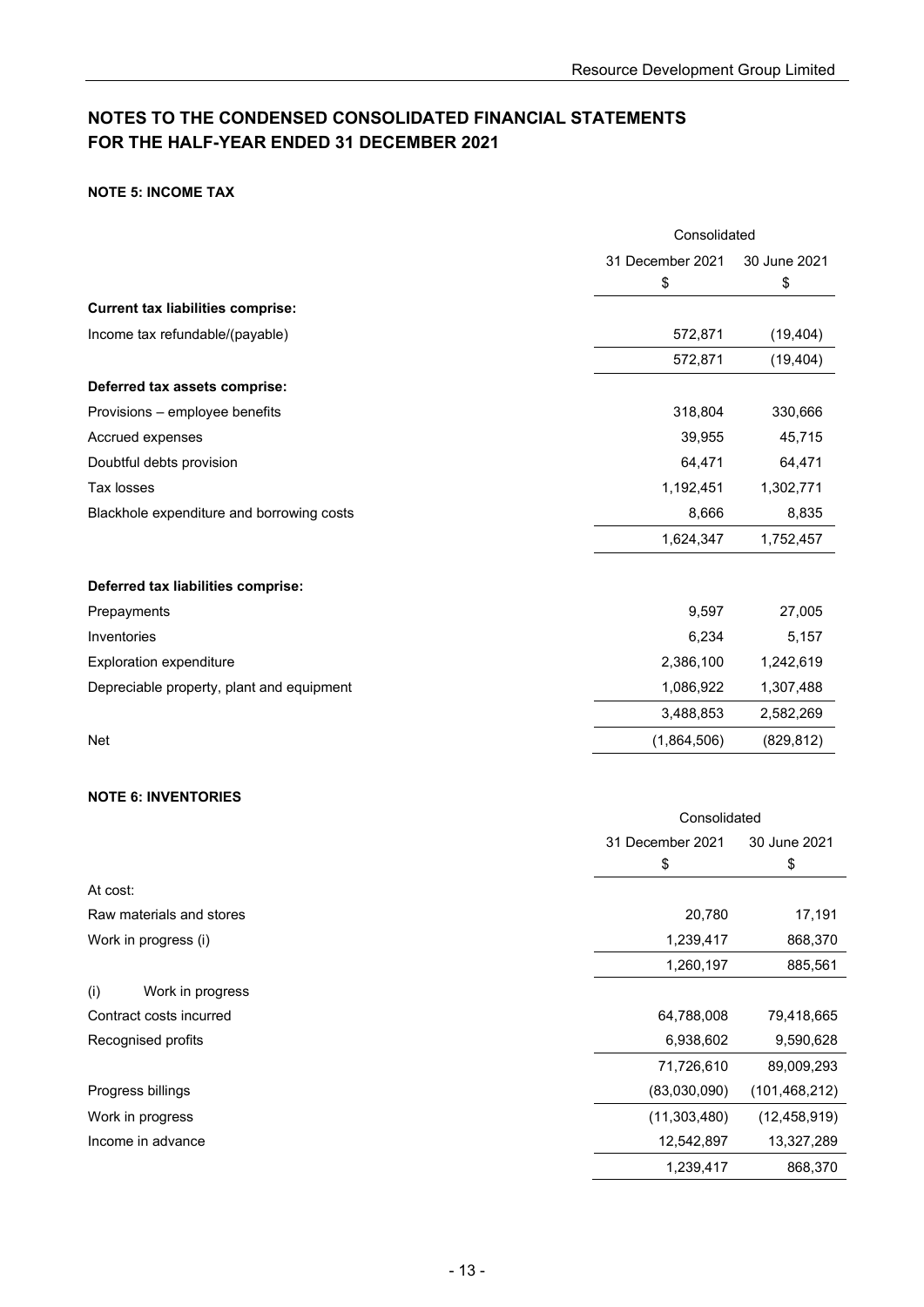# **NOTES TO THE CONDENSED CONSOLIDATED FINANCIAL STATEMENTS FOR THE HALF-YEAR ENDED 31 DECEMBER 2021**

### **NOTE 7: PROPERTY, PLANT AND EQUIPMENT**

|                                                                           | Consolidated                                                                    |            |       |            |
|---------------------------------------------------------------------------|---------------------------------------------------------------------------------|------------|-------|------------|
|                                                                           | Leasehold<br>Property, plant<br>Motor vehicles<br>and equipment<br>Improvements |            | Total |            |
|                                                                           | \$                                                                              | \$         | \$    | \$         |
| Half-year ended 31 December<br>2021                                       |                                                                                 |            |       |            |
| At 1 July 2021, net of accumulated<br>depreciation and impairment         | 1,094,188                                                                       | 7,121,342  | 348   | 8,215,878  |
| Additions                                                                 | 289,372                                                                         | 1,919,259  |       | 2,208,631  |
| <b>Disposals</b>                                                          | (8,220)                                                                         | (127, 031) |       | (135, 251) |
| Depreciation charge for the year                                          | (118, 149)                                                                      | (557, 437) | (69)  | (675, 655) |
| At 31 December 2021, net of<br>accumulated depreciation and<br>impairment | 1,257,191                                                                       | 8,356,133  | 279   | 9,613,603  |
|                                                                           |                                                                                 |            |       |            |

| At 31 December 2021                        |              |
|--------------------------------------------|--------------|
| Cost or fair value                         | 28,564,202   |
| Accumulated depreciation and<br>impairment | (18,950,599) |
| Net carrying amount                        | 9,613,603    |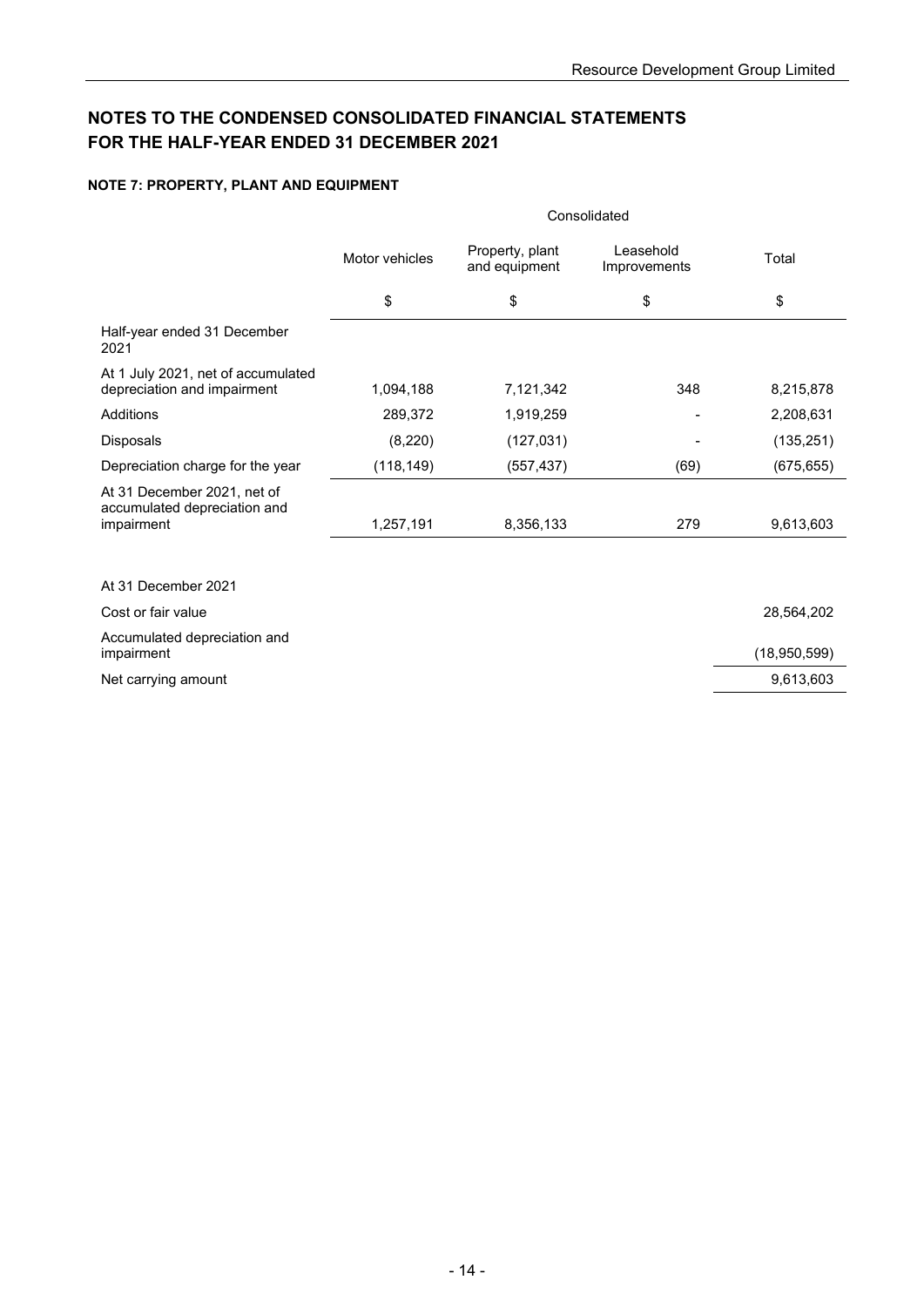### **NOTE 7: PROPERTY, PLANT AND EQUIPMENT (continued)**

|                                                                       | Consolidated      |                                  |                           |                |
|-----------------------------------------------------------------------|-------------------|----------------------------------|---------------------------|----------------|
|                                                                       | Motor<br>vehicles | Property, plant<br>and equipment | Leasehold<br>Improvements | Total          |
|                                                                       | \$                | \$                               | \$                        | \$             |
| Year ended 30 June 2021                                               |                   |                                  |                           |                |
| At 1 July 2020, net of accumulated<br>depreciation and impairment     | 758,210           | 9,466,143                        | 580                       | 10,224,933     |
| Additions                                                             | 581,524           | 3,869,620                        |                           | 4,451,144      |
| Disposals                                                             | (29, 976)         | (4,843,250)                      |                           | (4,873,226)    |
| Depreciation charge for the year                                      | (215, 570)        | (1,371,171)                      | (232)                     | (1,586,973)    |
| At 30 June 2021, net of<br>accumulated depreciation and<br>impairment | 1,094,188         | 7,121,342                        | 348                       | 8,215,878      |
| At 30 June 2021                                                       |                   |                                  |                           |                |
| Cost or fair value                                                    |                   |                                  |                           | 28,473,624     |
| Accumulated depreciation and<br>impairment                            |                   |                                  |                           | (20, 257, 746) |
| Net carrying amount                                                   |                   |                                  |                           | 8,215,878      |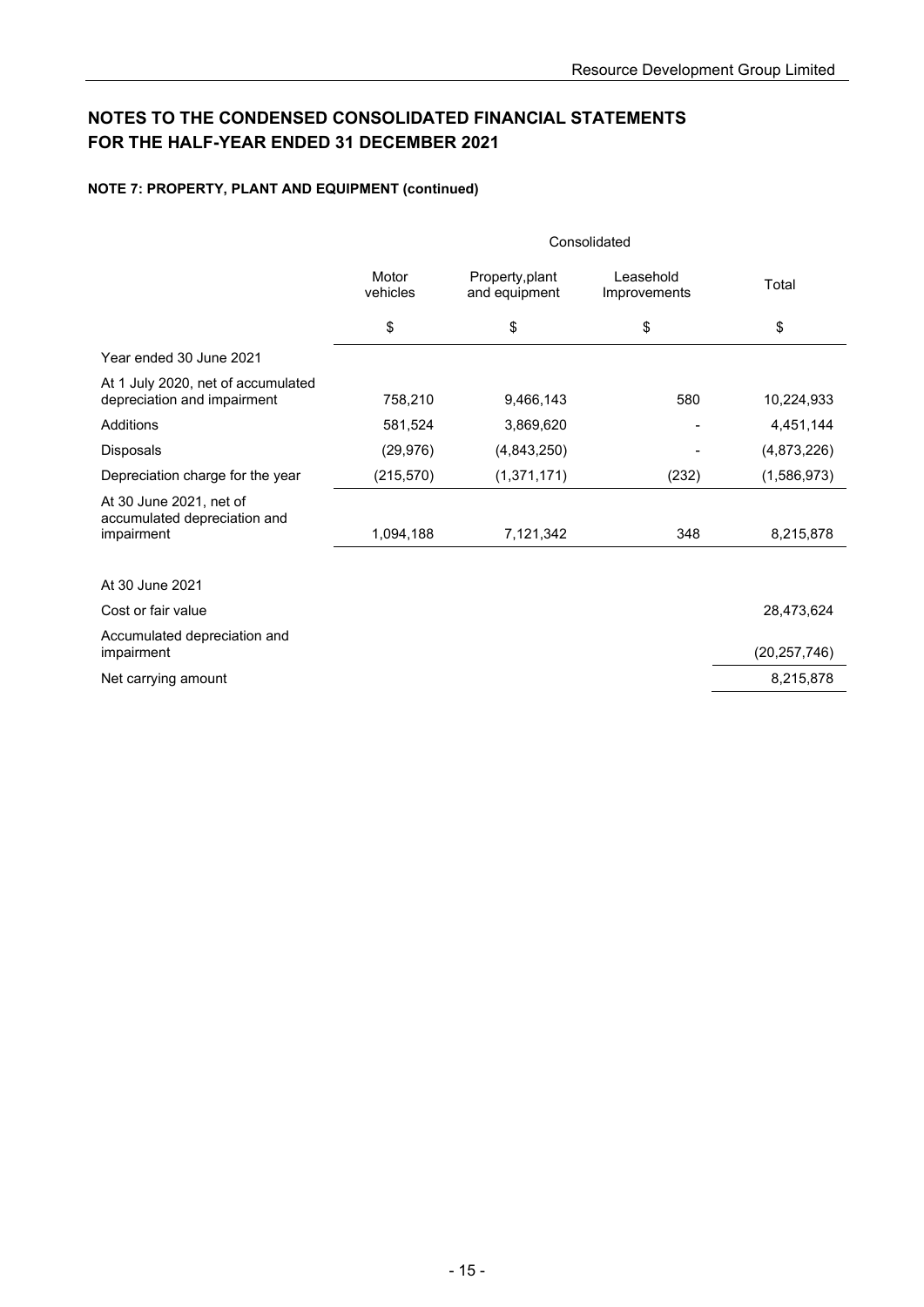### **NOTE 8: ASSET ACQUISITION**

### Lucky Bay Garnet Project (formerly known as the Balline Garnet Project)

On 1 February 2021, the Company announced that it had executed an Asset Sale Agreement with Australian Garnet Pty Ltd (AGPL) to acquire a 100% interest in the Balline Garnet Project. The transaction was also completed simultaneously as all of the material conditions precedent were satisfied. The terms of the acquisition included the following:

- Payment of \$4m to AGPL to enable payments to creditors, bondholders and its principal financier, Nebari Natural Resources Credit Fund, in full satisfaction of a loan provided to AGPL; and
- Issue of 355,000,000 shares in RDG, to the vendor (or nominee(s) to be issued in two tranches as follows:
	- Tranche 1: 280,000,000 RDG shares issued at completion; and Tranche 2: 75,000,000 RDG shares following FIRB approval of the transaction, which was granted on 23 April 2021. Tranche 2 shares will be issued 12 months from the date of FIRB approval.

Lucky Bay Garnet Project

|                                                                                      | 30 June 2021 |
|--------------------------------------------------------------------------------------|--------------|
|                                                                                      | \$           |
| Assets acquired                                                                      |              |
| Deferred exploration                                                                 | 20,917,000   |
| Property, Plant and Equipment                                                        | 833,000      |
|                                                                                      | 21,750,000   |
|                                                                                      |              |
| Consideration                                                                        |              |
| Cash                                                                                 | 4,000,000    |
| 280,000,000 ordinary shares                                                          | 14,000,000   |
| 75,000,000 ordinary shares to be issued within 12 months on receipt of FIRB approval | 3,750,000    |
|                                                                                      | 21,750,000   |

### **NOTE 9: DEFERRED EXPLORATION AND EVALUATION EXPENDITURE**

|                                                      | Consolidated     |              |
|------------------------------------------------------|------------------|--------------|
|                                                      | 31 December 2021 | 30 June 2021 |
|                                                      | \$               | \$           |
| Exploration and evaluation costs                     | 26,808,586       | 49,924,827   |
|                                                      |                  |              |
| Reconciliation                                       |                  |              |
| Opening balance                                      | 49,924,827       | 24,282,000   |
| Acquisitions (Note 7)                                |                  | 20,917,000   |
| Additions                                            |                  | 1,110,827    |
| Reclassification to Development Expenditure (Note 9) | (23, 116, 241)   |              |
| Transaction costs accrual                            |                  | 3,615,000    |
| Closing balance                                      | 26,808,586       | 49,924,827   |

The recoupment of costs carried forward in relation to areas of interest in the exploration and evaluation phases is dependent on the successful development and commercial exploitation or sale of the respective areas.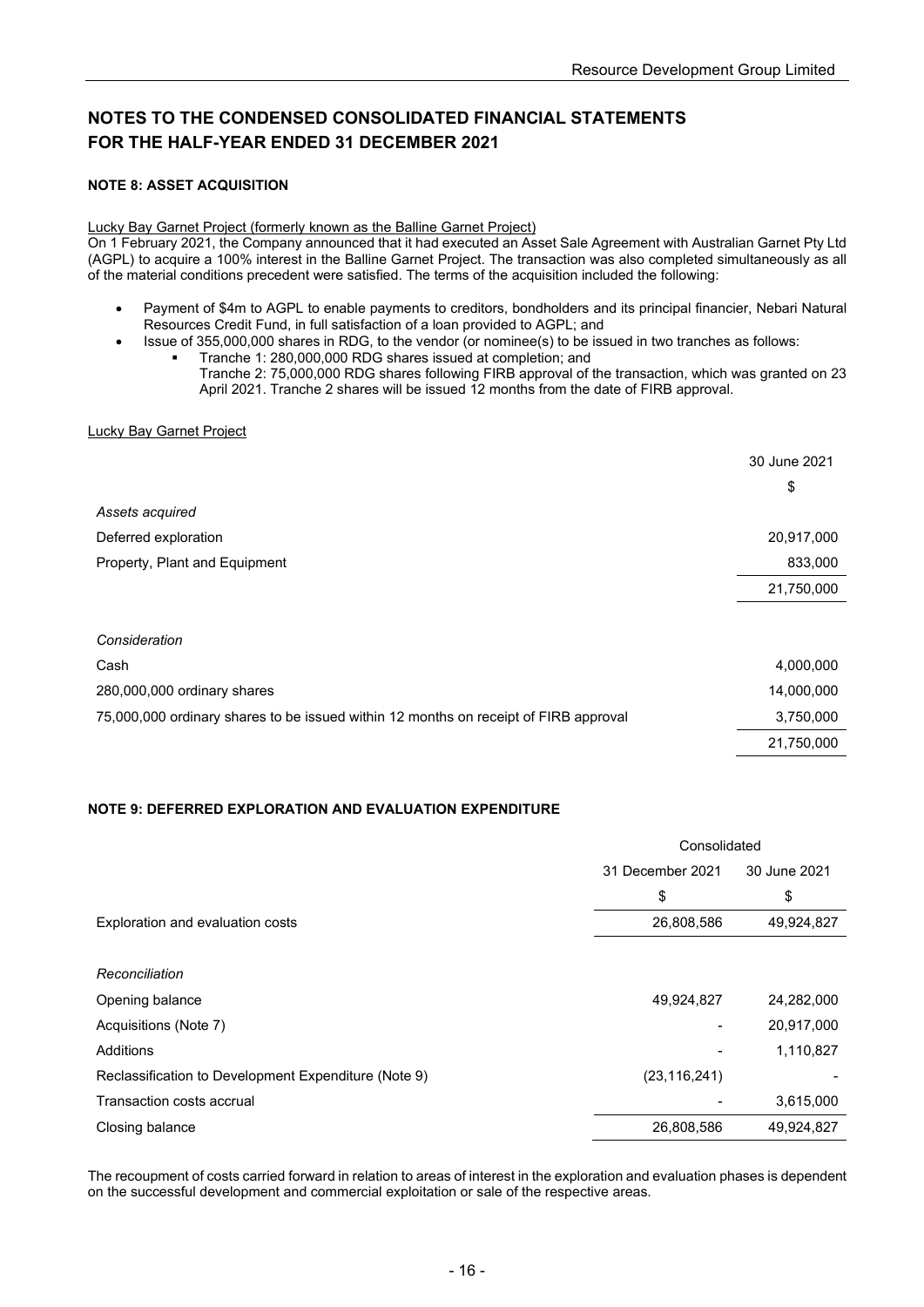### **NOTE 9: DEFERRED EXPLORATION AND EVALUATION EXPENDITURE (continued)**

During the period, the Group made the decision to progress the Lucky Bay Garnet Project to development. The associated Exploration expenditure of \$23,116,241 has been reclassified to Development expenditure. The exploration expenditure was tested for impairment on reclassification using a value-in-use calculation based on a discounted cashflow projection discounted at 8% based on forecast cashflows of the project. No impairment was required.

### **NOTE 10: DEVELOPMENT EXPENDITURE**

|                                                                                   | Consolidated     |              |
|-----------------------------------------------------------------------------------|------------------|--------------|
|                                                                                   | 31 December 2021 | 30 June 2021 |
|                                                                                   | \$               | \$           |
| Cost                                                                              | 73,763,899       | 25,055,000   |
| Accumulated amortisation                                                          |                  |              |
|                                                                                   | 73,763,899       | 25,055,000   |
|                                                                                   |                  |              |
| Reconciliation:                                                                   |                  |              |
| Opening balance                                                                   | 25,055,000       | 25,055,000   |
| Additions                                                                         | 25,592,658       |              |
| Reclassification from Deferred Exploration and Evaluation Expenditure<br>(Note 8) | 23,116,241       |              |
| Closing balance                                                                   | 73,763,899       | 25,055,000   |

Development expenditure incurred by or on behalf of the Group is accumulated separately for each of interest in which economically recoverable resources have been identified. Such expenditure comprises cost directly attributable to the construction of a mine and the related infrastructure.

Once a development decision has been taken, the carrying amount of the exploration and evaluation expenditure in respect of the area of interest is aggregated with the development expenditure and classified under non-current assets as development properties.

A development property is reclassified as a mining property at the end of the commissioning phase, when the mine is capable of operating in the manner intended by management.

Depreciation will be charged using the units-of-production method, with separate calculations being made for each area of interest. The units-of-production basis results in a depreciation charge proportional to the depletion of proved, probable and estimated reserves. Development properties are tested for impairment in accordance with the policy on impairment of assets.

### **NOTE 11: TRADE AND OTHER PAYABLES**

|                                          | 31 December 2021 | 30 June 2021 |
|------------------------------------------|------------------|--------------|
| Current                                  | \$               | \$           |
| Trade payables                           | 4,512,384        | 8,136,419    |
| Other payables                           | 1,535,034        | 2,299,664    |
| Stamp duty costs accrued on acquisitions | 3,615,000        | 3,615,000    |
| Income received in advance               | 12,542,897       | 13,327,289   |
|                                          | 22,205,315       | 27,378,372   |

Trade payables are non-interest bearing and are normally settled on 30-day terms from end of month.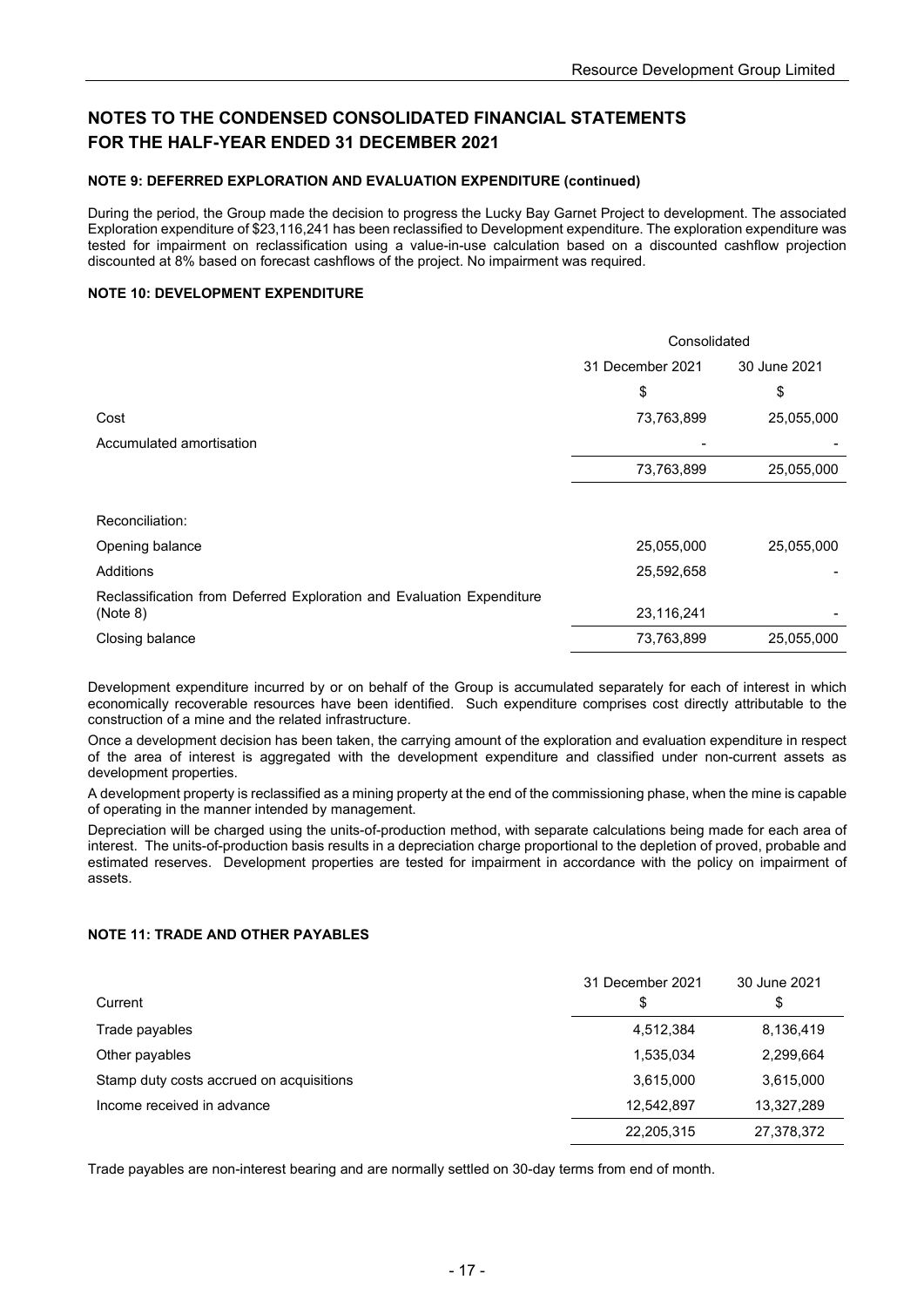### **NOTE 12: HIRE PURCHASE LIABILITIES**

|                                 | Consolidated     |              |  |
|---------------------------------|------------------|--------------|--|
|                                 | 31 December 2021 | 30 June 2021 |  |
| <b>Current</b>                  | \$               | \$           |  |
| Hire purchase liabilities       | 1,162,472        | 1,022,761    |  |
|                                 |                  |              |  |
| Non-current                     |                  |              |  |
| Hire purchase liabilities       | 1,772,860        | 1,990,719    |  |
|                                 |                  |              |  |
| Total hire purchase liabilities | 2,935,332        | 3,013,480    |  |
|                                 |                  |              |  |
| <b>Secured</b>                  |                  |              |  |
| Hire purchase liabilities       | 2,935,332        | 3,013,480    |  |

Assets under hire purchase contracts are pledged as security for the related hire purchase liabilities.

### **NOTE 13: BORROWINGS**

|                                 | Consolidated     |              |  |
|---------------------------------|------------------|--------------|--|
|                                 | 31 December 2021 | 30 June 2021 |  |
| <b>Current</b>                  | \$               | \$           |  |
| Loan - parent entity            |                  |              |  |
|                                 |                  |              |  |
| Non-current                     |                  |              |  |
| Loan - parent entity            | 18,480,042       |              |  |
|                                 |                  |              |  |
| <b>Total borrowings</b>         | 18,480,042       |              |  |
|                                 |                  |              |  |
| <b>Secured</b>                  |                  |              |  |
| Loan - parent entity            | 18,480,042       |              |  |
| <b>Total secured borrowings</b> | 18,480,042       |              |  |

The Group entered into a secured loan of \$35 million with Mineral Resources Limited (MRL) on 17 June 2020. The loan had a 5-year term with an interest rate of 8.125% per annum. The loan is secured by a general security agreement over the assets of Comcen Pty Ltd and Resource Development Group Limited as well as a mining mortgage over Comcen's mineral assets.

On 17 June 2021, the Company executed a variation to the secured loan described above. In this variation, MRL agreed to extend the advance to \$60 million and allocate the funds to the development of the Company's Lucky Bay Garnet project. All other terms of the loan agreement remain static.

At 31 December 2021, an amount of \$18,480,042 was drawn, which includes accrued interest of \$69,754. No amounts were drawn as at 30 June 2021.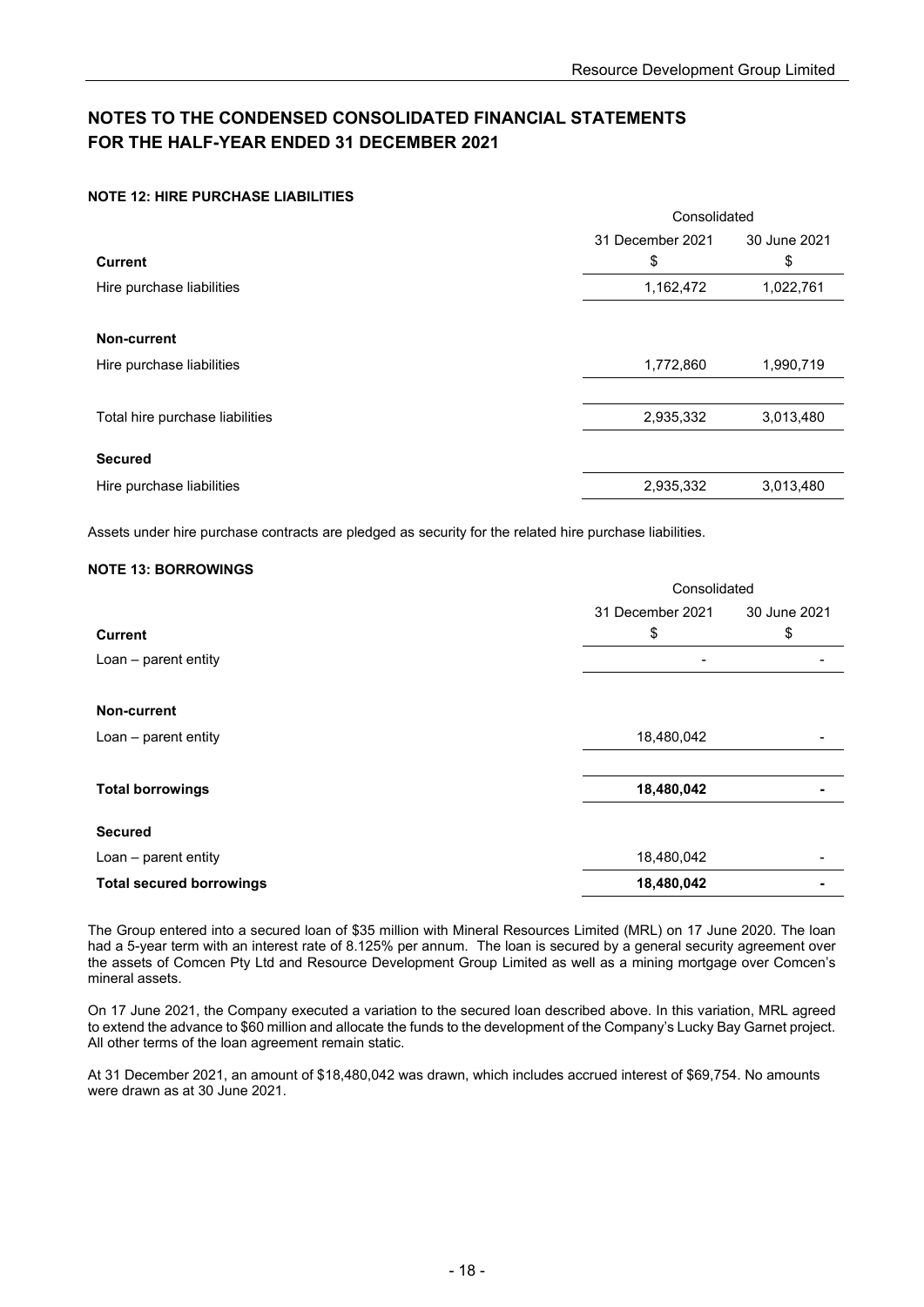### **NOTE 14: CONTRIBUTED EQUITY**

|                                            | 31 December 2021 |            | 30 June 2021     |            |
|--------------------------------------------|------------------|------------|------------------|------------|
|                                            | Number of shares | \$         | Number of shares | \$         |
|                                            |                  |            |                  |            |
| (a) Paid up capital:                       | 2,885,116,268    | 74,990,375 | 2,885,116,268    | 74,990,375 |
| Movements in ordinary share capital:       |                  |            |                  |            |
|                                            | 31 December 2021 |            | 30 June 2021     |            |
|                                            | Number of shares | \$         | Number of shares | \$         |
| Balance at beginning of financial period   | 2,810,116,268    | 74,990,375 | 2,530,116,628    | 57,240,375 |
| Issue of shares in relation to acquisition |                  |            |                  |            |
| of assets (Note 7)                         |                  |            | 280,000,000      | 14,000,000 |
| Balance at end of financial period         | 2,810,116,268    | 74,990,375 | 2,810,116,268    | 71,240,375 |
| Shares still to be issued in relation to   |                  |            |                  |            |
| acquisition of assets (Note $7)^1$         | 75,000,000       |            | 75,000,000       | 3,750,000  |
|                                            | 2,885,116,628    | 74,990,375 | 2,885,116,628    | 74,990,375 |

<sup>1</sup> 75,000,000 RDG shares will be issued to the vendors of the Balline Garnet project following FIRB approval of the transaction, which was granted on 23 April 2021. Pursuant to the agreement, these shares will be issued 12 months from the date of FIRB approval (23 April 2022).

Ordinary shares entitle the holder to participate in dividends and the proceeds on winding up of the Company in proportion to the number of and amounts paid on the shares held.

A poll is conducted at every meeting, where each shareholder is entitled to one vote. Ordinary shares have no par value and the Company does not have a limited amount of authorised capital.

### **Options**

|                                       | 31 December 2021  |         | 30 June 2021      |         |
|---------------------------------------|-------------------|---------|-------------------|---------|
|                                       | Number of options | \$      | Number of options | \$      |
| Director options                      | 24,342,221        | 585,000 | 8,311,688         | 320,000 |
| Movement in options:                  |                   |         |                   |         |
| Balance at beginning of period        | 8,311,688         | 320,000 |                   |         |
| Issue of options to Directors and KMP | 16,030,533        | 265,000 | 8,311,688         | 320,000 |
| Balance at end of period              | 24,342,221        | 585,000 | 8,311,688         | 320,000 |

16,030,533 options were issued to the directors and two senior executives as remuneration during the half-year ended 31 December 2021. The options are exercisable at \$0.049 per option and expire on 18 February 2025. The options were valued at \$530,000 (\$265,000 for the half-year) using a Black-Scholes model using the following assumptions:

| Spot price on grant date                | \$0.06                     |
|-----------------------------------------|----------------------------|
| Exercise price                          | \$0.049                    |
| Expiry date (length of time from issue) | 3 years from date of issue |
| Risk fee interest rate                  | 0.26%                      |
| Volatility (discount)                   | 77%                        |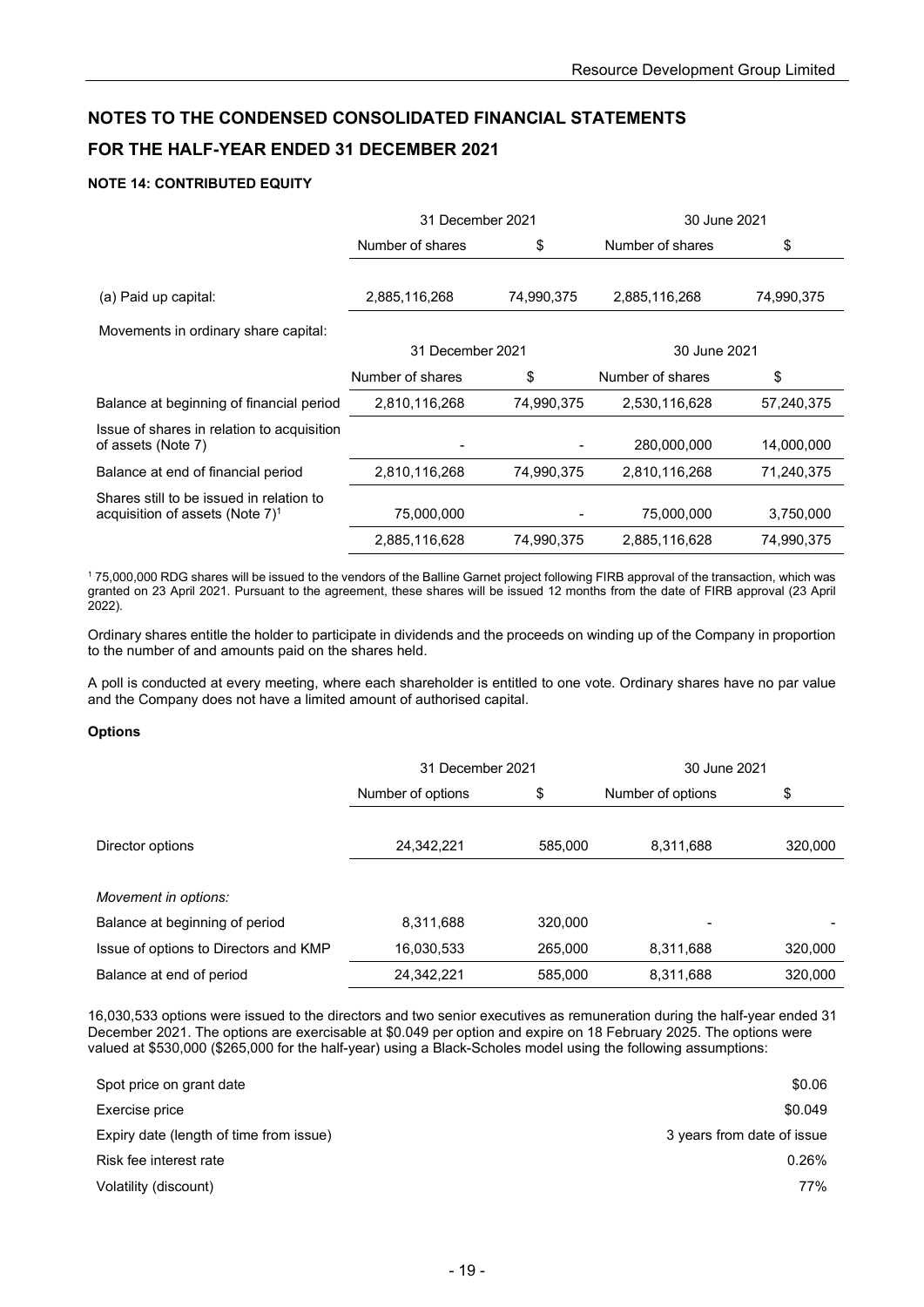### **NOTE 15: CONTINGENT ASSETS AND LIABILITIES**

There are no contingent assets or contingent liabilities at or after balance date.

### **NOTE 16: FINANCIAL INSTRUMENTS**

The directors consider that the carrying value of financial assets and financial liabilities as recognised in the consolidated financial statements approximate their fair values.

#### **NOTE 17: EVENTS AFTER THE REPORTING PERIOD**

There are no other matters or circumstances that have arisen since the end of the half-year which significantly affected or may significantly affect the operations of the Group, the results of those operations, or the state of affairs in future financial years.

### **NOTE 18: COMMITMENTS**

#### **Capital commitments**

No capital expenditure commitments have been made for items of plant and machinery as at 31 December 2021 (30 June 2021: \$Nil).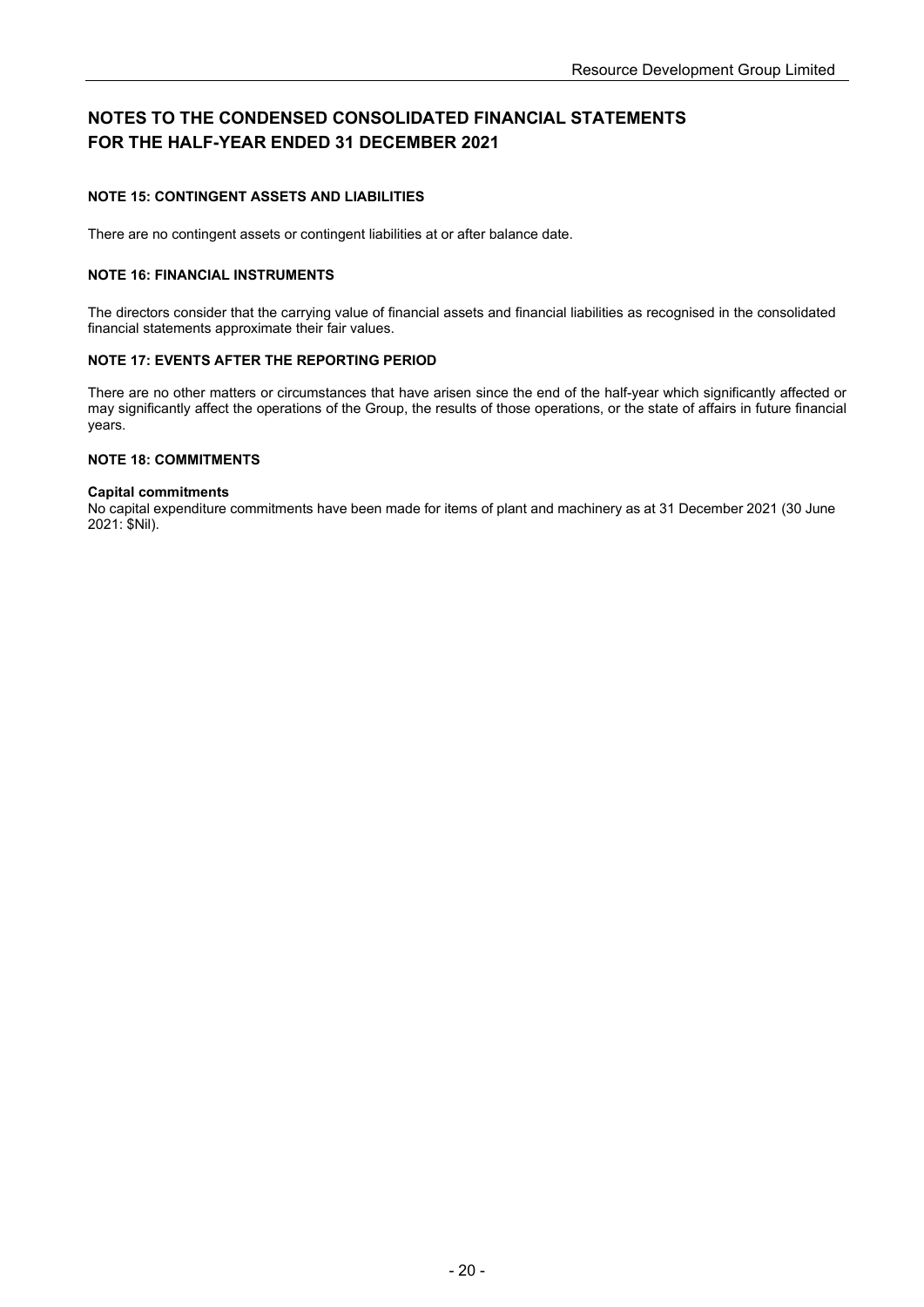#### **NOTE 19: SEGMENT REPORTING**

AASB 8 *Operating Segments* requires operating segments to be identified on the basis of internal reports about components of the Group that are regularly reviewed by the Chief Operating decision maker in order to allocate resources to the segment and to assess its performance.

Information regarding these segments is presented below. The accounting policies of the reportable segments are the same as the Group's accounting policies. The following tables are an analysis of the Group's revenue, results, assets and liabilities by reportable segment provided to the Board for the half years ended 31 December 2021 and 31 December 2020.

|                                 |              | Discontinued<br>Operations |            |                          |               |              |
|---------------------------------|--------------|----------------------------|------------|--------------------------|---------------|--------------|
|                                 | Construction | (Contracting)              | Mining     | Other                    | Corporate     | Consolidated |
| 31 December 2021                |              |                            | \$         | \$                       |               |              |
| Revenue and other income        | 25,557,007   | 72,204                     |            |                          |               | 25,647,211   |
| Profit/(loss) before income tax | 4,523,796    | 51,775                     | (668, 836) | (720, 120)               | (1,668,534)   | 1,518,081    |
| Income tax (expense)/benefit    |              |                            |            |                          | (572, 974)    | (572, 974)   |
| Profit/(loss) after income tax  | 4,523,796    | 51,775                     | (668, 836) | (720, 120)               | (2, 241, 508) | 945,107      |
| Interest revenue                | 31,388       | 40                         |            |                          |               | 31,428       |
| Interest expense                | 32,337       | 178                        | 2,714      | 52,156                   | 69,754        | 157,139      |
| Depreciation & amortisation     |              | 21,266                     | 13,439     | 640,950                  |               | 675,655      |
| Segment assets                  | 10,742,292   | 3,808,632                  | 98,136,169 | $\overline{\phantom{a}}$ | 23,019,624    | 135,706,717  |
| Segment liabilities             | 12,542,897   | 3,739,759                  | 3,939,472  |                          | 28,581,952    | 48,804,080   |
|                                 |              | Discontinued<br>Operations |            |                          |               |              |
|                                 | Construction | (Contracting)              | Mining     | Other                    | Corporate     | Consolidated |
| 31 December 2020                |              |                            | \$         | \$                       |               |              |
| Revenue and other income        | 19,653,161   | 2,640,145                  |            |                          | 17,350        | 22,310,656   |
| Profit/(loss) before income tax | 3,301,956    | 1,457,440                  |            | (1, 272, 585)            | (1,868,864)   | 1,617,947    |
| Income tax (expense)/benefit    |              | (520,418)                  |            |                          | (95, 505)     | (615, 923)   |
| Profit/(loss) after income tax  | 3,301,956    | 937,022                    |            | (1, 272, 585)            | (1,964,369)   | 1,002,024    |
| Interest revenue                |              | 437                        |            |                          | 17,350        | 17,787       |
| Interest expense                |              | 104,779                    |            |                          | 47,557        | 152,336      |
| Depreciation & amortisation     |              | 379,288                    |            |                          | 449,766       | 829,054      |
| Segment assets                  | 4,997,096    | 1,901,506                  | 51,837,000 |                          | 28,636,362    | 87,371,964   |
| Segment liabilities             | 10,627,378   | 816,810                    | 2,500,000  |                          | 5,824,492     | 19,768,680   |

#### **Major Customers**

The Group has two customers to whom it provides services where the revenue from each customer was in excess of 10% of the Group's revenue. These customers generated 96% (31 December 2020: three customers, 89%) of the Group's revenue for the period.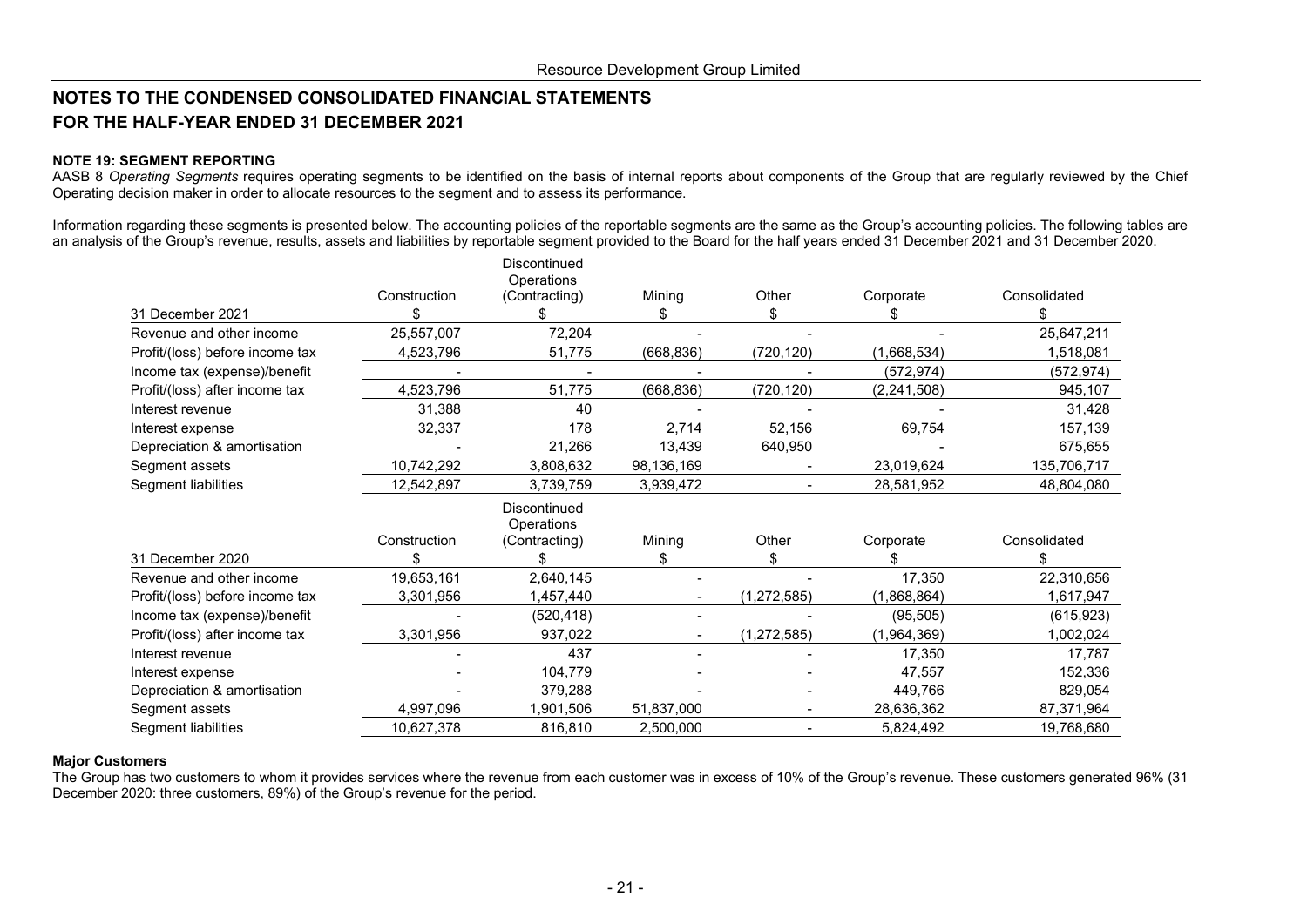### **NOTE 20: NON-CONTROLLING INTEREST**

The non-controlling interest of 20% in Mineral Solutions Australia Pty Ltd (MSA) recognised at the acquisition date was measured by reference to the non-controlling interest's proportionate share of the acquiree's identifiable net assets and amounted to \$500,000.

Summary financial information for MSA is found below:

|                                            | 31 December<br>2021<br>\$ | 30 June 2021<br>\$ |
|--------------------------------------------|---------------------------|--------------------|
| <b>Assets</b>                              |                           |                    |
| <b>Current assets</b>                      | 1,045,136                 | 970,067            |
| Non-current assets                         | 167,520                   | 222,267            |
| <b>Total assets</b>                        | 1,212,656                 | 1,192,334          |
| <b>Liabilities</b>                         |                           |                    |
| <b>Current liabilities</b>                 | 1,128,079                 | 1,157,594          |
| Non-current liabilities                    | 15,704                    | 15,704             |
| <b>Total liabilities</b>                   | 1,143,783                 | 1,173,298          |
| <b>Equity</b>                              |                           |                    |
| Issued capital                             | 420                       | 420                |
| Reserves                                   | 285,975                   | 285,975            |
| <b>Accumulated losses</b>                  | (217, 522)                | (267, 359)         |
| Total equity                               | 68,873                    | 19,036             |
| Non-controlling interest movement schedule |                           |                    |
| Opening balance                            | (20, 309)                 | (78, 251)          |
| Non-controlling interest share of profit   | 10,355                    | 57,942             |
|                                            | (9,954)                   | (20, 309)          |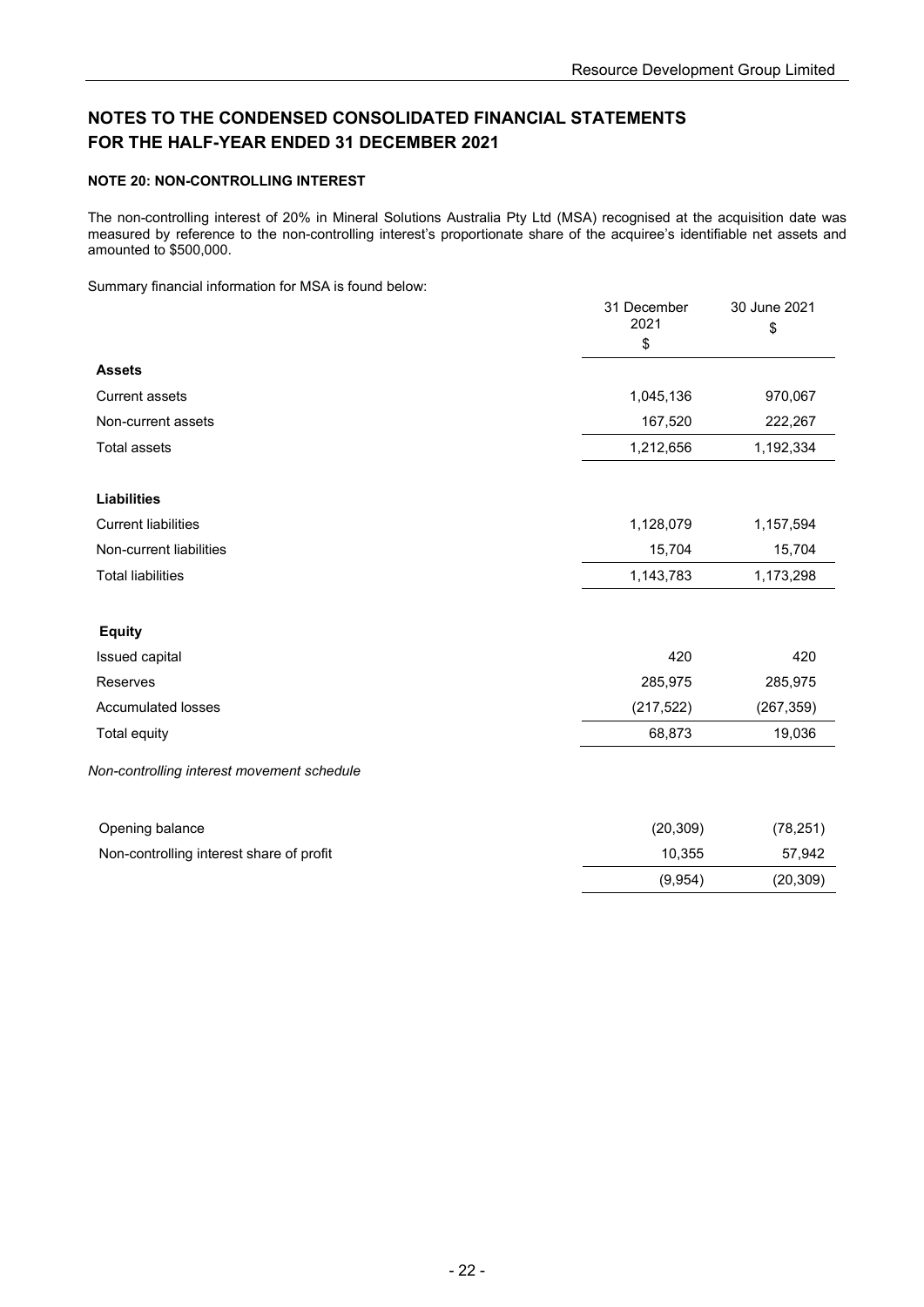### **NOTE 21: RELATED PARTIES**

#### *Director options*

12,213,740 options were issued to the directors (3,053,435 to each director) and 3,816,793 options were issued to other KMP as remuneration. The options are exercisable at \$0.049 per option and expire on 18 February 2025. Refer to Note 14 for full details.

#### *Transactions with parent entity (Mineral Resources Limited (MRL)*

The Group had the following transactions with MRL during the period ended 31 December 2021:

- The Group invoiced project work to MRL in the sum of \$2,957,088
- MRL invoiced services and equipment in relation to the Group's Lucky Bay Garnet Project in the sum of \$18,410,289

The Group entered into a secured loan of \$35 million with Mineral Resources Limited (MRL) in June 2020. The loan has a 5-year term with an interest rate of 8.125% per annum. The loan is secured by a general security agreement over the assets of the subsidiary, Comcen Pty Ltd and Resource Development Group Limited as well as a mining mortgage over Comcen's mineral assets.

On 17 June 2021, the Company executed a variation to the Loan Agreement described above. In this variation, MRL agreed to extend the advance to \$60 million and allocate the funds to the development of the Company's Lucky Bay Garnet project. All other terms of the loan agreement remain static. At 31 December 2021, an amount of \$18,480,042 was drawn, which includes accrued interest of \$69,754. No amounts were drawn at 30 June 2021.

The Company occupies office space at a building located at 14 Walters Drive, Osborne Park. The building is leased by MRL, and the Company has no formal lease agreement in place.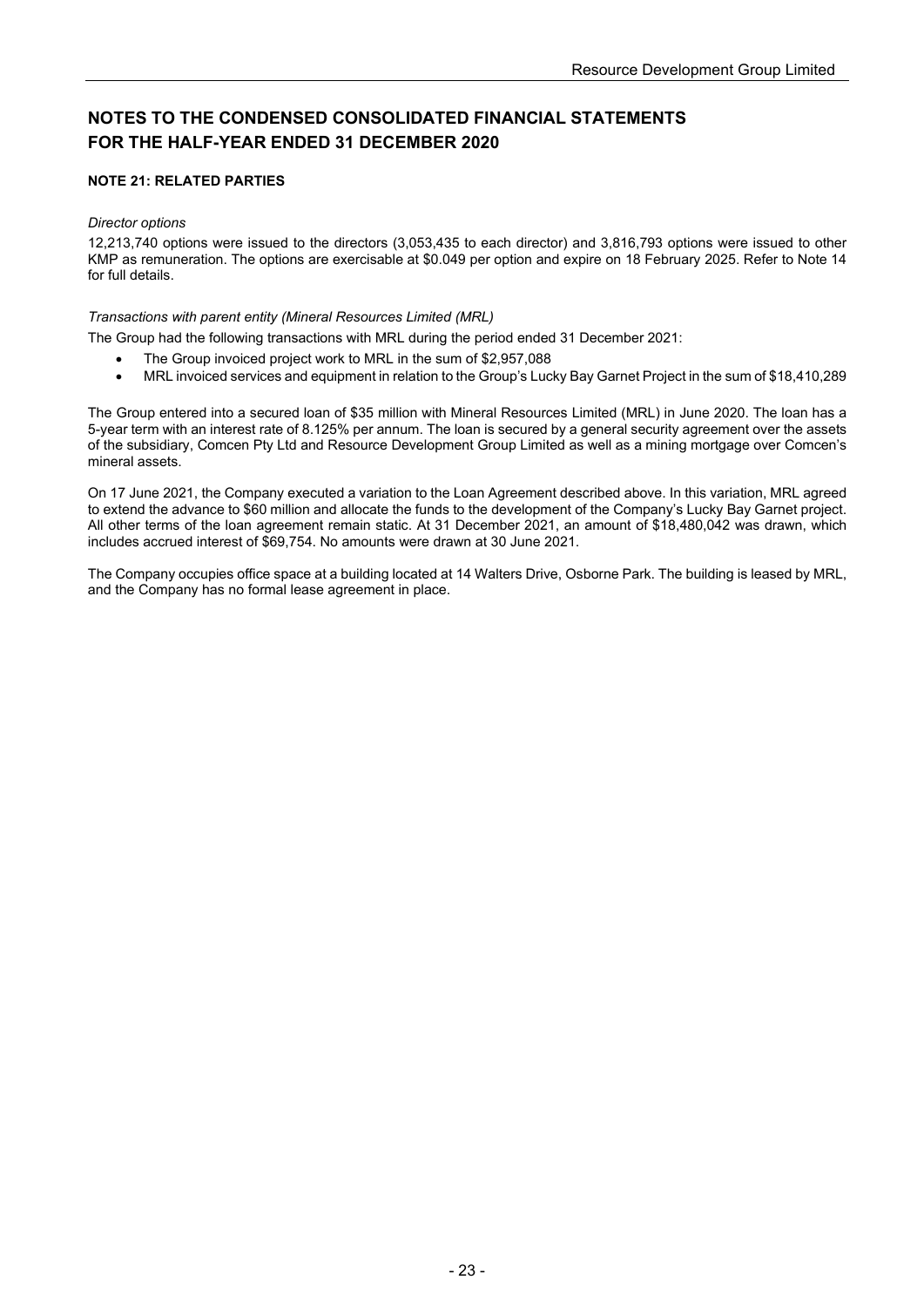### **DIRECTORS' DECLARATION**

In the opinion of the directors of Resource Development Group Limited (the 'Company'):

- 1. the attached financial statements and notes thereto are in accordance with the Corporations Act 2001 including:
	- a. giving a true and fair view of the Group's financial position as at 31 December 2021 and of its performance for the half-year then ended; and
	- b. complying with Australian Accounting Standard AASB 134: Interim Financial Reporting and the Corporations Regulations 2001.
- 2. there are reasonable grounds to believe that the Company will be able to pay its debts as and when they become due and payable.

This declaration is signed in accordance with a resolution of the Board of Directors made pursuant to s.303(5)(a) of the Corporations Act 2001.

Ellen

Andrew Ellison Managing Director

Dated this  $25<sup>th</sup>$  day of February 2022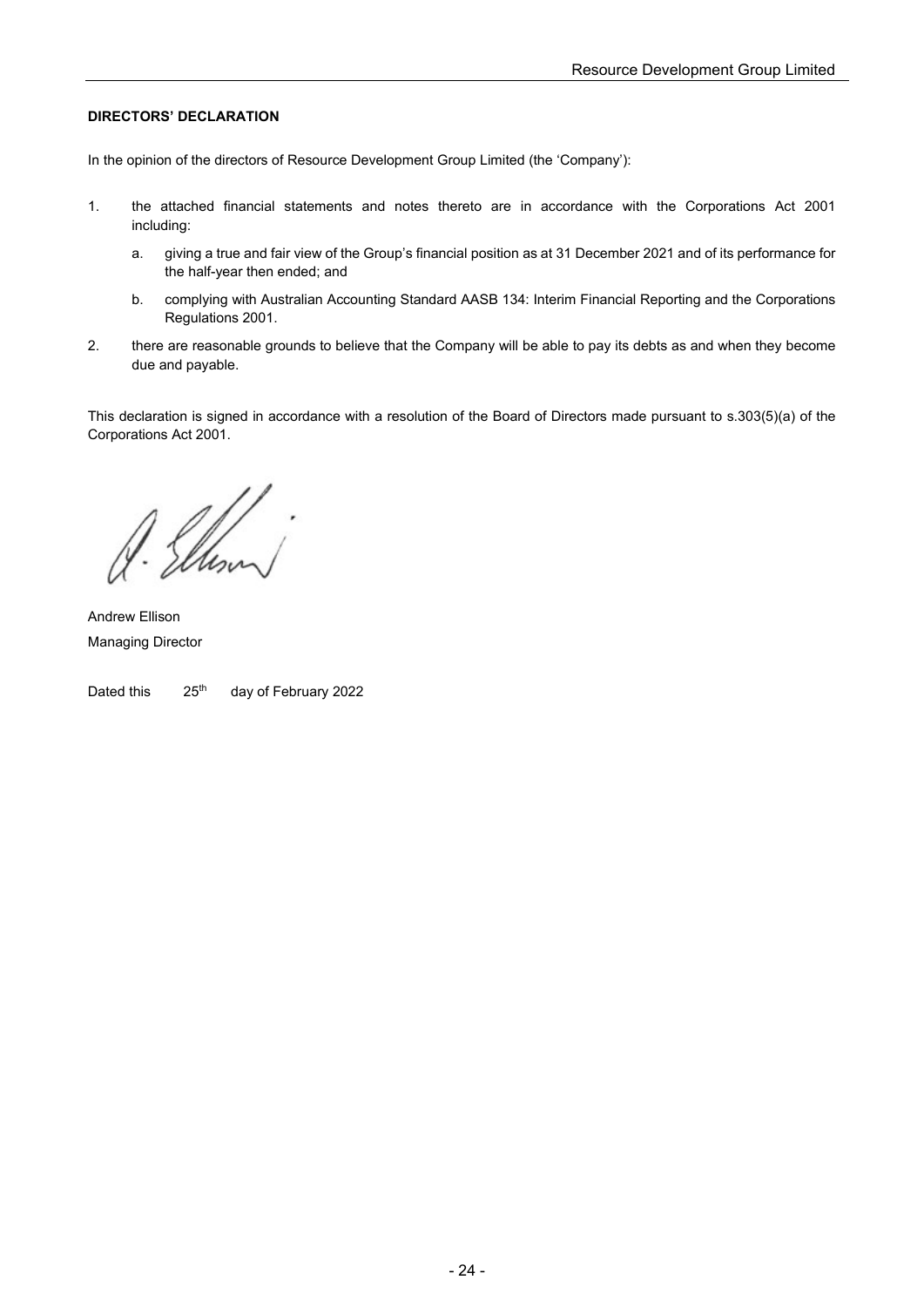

### **INDEPENDENT AUDITOR'S REVIEW REPORT**

To the members of Resource Development Group Limited

### **Report on the Condensed Half-Year Financial Report**

### *Conclusion*

We have reviewed the accompanying half-year financial report of Resource Development Group Limited ("the company") which comprises the condensed consolidated statement of financial position as at 31 December 2021, the condensed consolidated statement of profit or loss and other comprehensive income, the condensed consolidated statement of changes in equity and the condensed consolidated statement of cash flows for the half-year ended on that date, notes comprising a summary of significant accounting policies and other explanatory information, and the directors' declaration, for the consolidated entity comprising the company and the entities it controlled at the half-year end or from time to time during the half-year.

Based on our review, which is not an audit, we have not become aware of any matter that makes us believe that the half-year financial report of Resource Development Group Limited does not comply with the *Corporations Act 2001* including:

- (a) giving a true and fair view of the consolidated entity's financial position as at 31 December 2021 and of its performance for the half-year ended on that date; and
- (b) complying with Accounting Standard AASB 134 *Interim Financial Reporting* and the *Corporations Regulations 2001*.

### *Basis for conclusion*

We conducted our review in accordance with ASRE *2410 Review of a Financial Report Performed by the Independent Auditor of the Entity*. Our responsibilities are further described in the *Auditor's responsibilities for the review of the financial report* section of our report. We are independent of the company in accordance with the auditor independence requirements of the *Corporations Act 2001* and the ethical requirements of the Accounting Professional and Ethical Standards Board's APES 110 *Code of Ethics for Professional Accountants (including Independence Standards)* (the Code) that are relevant to our audit of the annual financial report in Australia. We have also fulfilled our other ethical responsibilities in accordance with the Code.

### *Responsibility of the directors for the financial report*

The directors of the company are responsible for the preparation of the half-year financial report that gives a true and fair view in accordance with Australian Accounting Standards and the *Corporations Act 2001* and for such internal control as the directors determine is necessary to enable the preparation of the half-year financial report that gives a true and fair view and is free from material misstatement, whether due to fraud or error.

#### hlb.com.au

HLB Mann Judd (WA Partnership) ABN 22 193 232 714 Level 4, 130 Stirling Street, Perth WA 6000 / PO Box 8124 Perth BC WA 6849 T: +61 (0)8 9227 7500 E: mailbox@hlbwa.com.au Liability limited by a scheme approved under Professional Standards Legislation. HLB Mann Judd (WA Partnership) is a member of HLB International, the global advisory and accounting network